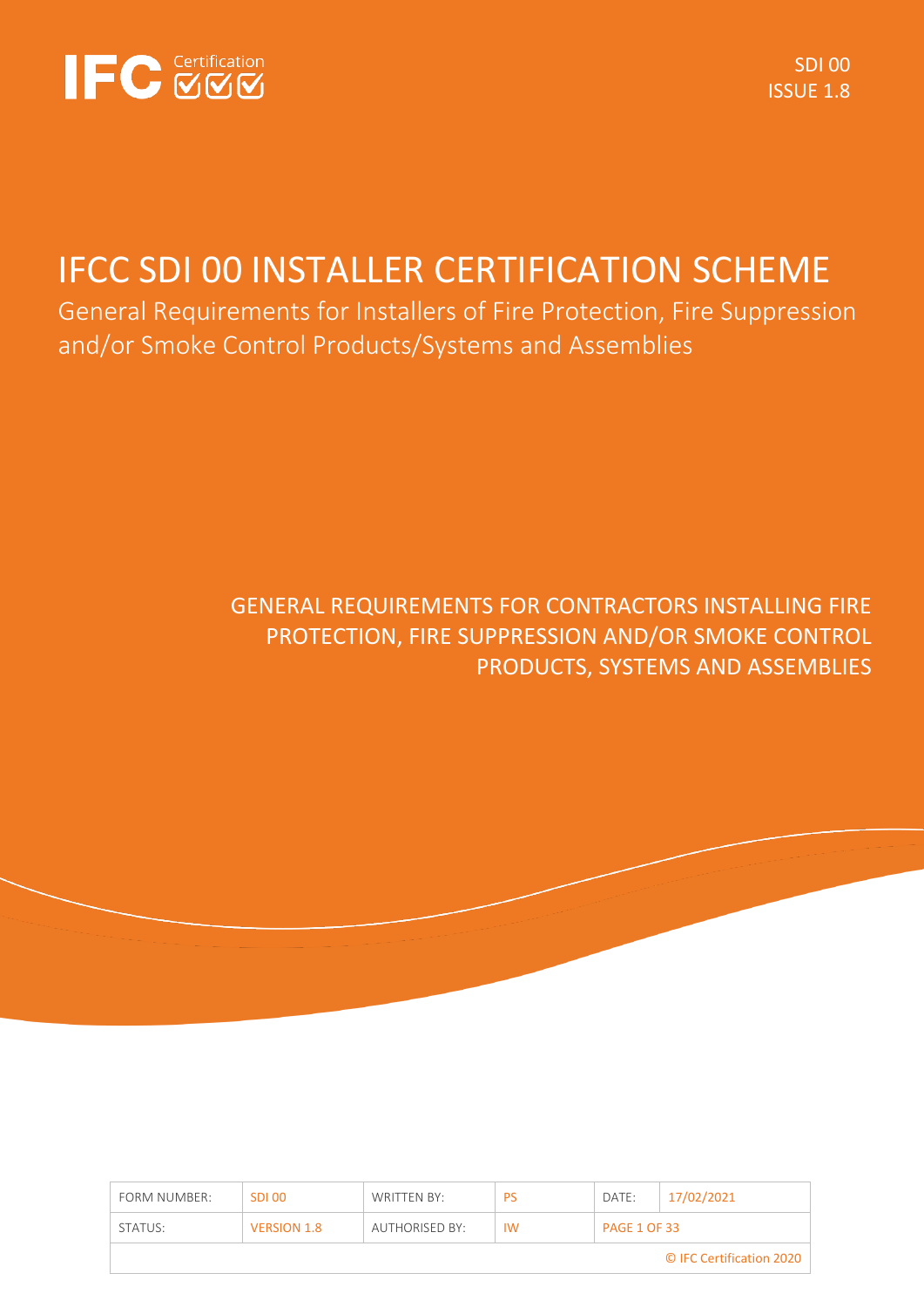

# AMENDMENT RECORD

To ensure that each copy of the Scheme Requirements Document contains a complete record of Amendments, this Amendment record is updated as issued with each set of revised/new pages of the Document.

|     | <b>AMENDMENT</b>                                                                                                    |          | <b>DISCARD</b> |                |           | <b>INSERT</b>         |                  |           |
|-----|---------------------------------------------------------------------------------------------------------------------|----------|----------------|----------------|-----------|-----------------------|------------------|-----------|
| No. | Summary of change                                                                                                   | Date     | Section        | Page           | Issue no. | Section               | Page             | Issue no. |
| 01  | Reference to BS EN ISO/IEC 17065:2012<br>incorporated into Section 1.1.                                             | 18/10/13 | $1.1\,$        | $\overline{4}$ | 1.0       | 1.1                   | $\overline{4}$   | 1.1       |
| 02  | Contact name changed                                                                                                | 28/01/14 | 8.1 & 8.4      | 18             | 1.1       | 8.1 & 8.4             | 18               | 1.2       |
| 03  | Explanation of scope extension process<br>expanded to provide more detail in<br>Section 1.11.1 to 1.11.7 inclusive. | 03/12/14 | 1.11           | 6              | 1.2       | 1.11                  | 6                | 1.3       |
| 04  | Document rewritten to comply with<br>requirements of BS EN 16763:2017                                               | 19/02/18 | All            | All            | 1.3       | All                   | All              | 1.4       |
| 05  | Design added to section 3.4.1 to allow<br>for sprinkler / smoke control companies                                   | 18/09/18 | 3.4.1          | 13             | 1.4       | 3.4.1                 | 12               | 1.5       |
| 06  | Reference to latest UKAS logo document<br>updated, 'ref URN 98/887' removed                                         | 02/10/19 | A 1.9          | 31             | 1.5       | A 1.9                 | 31               | 1.6       |
| 07  | Reference to Fire Suppression & Smoke<br>Control                                                                    | 24/04/20 | All            | All            | 1.6       | All                   | All              | 1.7       |
| 08  | References to inspection amended to<br>audit                                                                        | 24/04/20 | All            | All            | 1.6       | All                   | All              | 1.7       |
| 09  | References to site inspection manager<br>amended to peer reviewer                                                   | 22/04/20 | All            | All            | 1.6       | All                   | All              | 1.7       |
| 10  | Add definition for designer                                                                                         | 22/04/20 | $\overline{2}$ | 8              | 1.6       | $\overline{2}$        | 9                | 1.7       |
| 11  | Reference to designer added to section<br>3 to allow for sprinkler / smoke control<br>companies                     | 22/04/20 | 3.1, 3.3.1     | 9,10           | 1.6       | 3.1<br>3.3.1<br>3.4.3 | 10,<br>11,<br>14 | 1.7       |
| 12  | Paragraph added to section 4.2.1. to<br>allow for remote audits                                                     | 22/04/20 | 4.2.1          | 16             | 1.6       | 4.2.1                 | 18               | 1.7       |
| 13  | New sub-sections added to section 4.3<br>to cover cancellation of audits and<br>access to site                      | 22/04/20 | 4.3            | 17             | 1.6       | 4.3.3<br>4.3.4        | 19               | 1.7       |
| 14  | New sentences added to 5.1 and 5.2<br>relating to costs                                                             | 22/04/20 | 5.1, 5.2       | 18             | 1.6       | 5.1, 5.2              | 20,21            | 1.7       |
| 15  | New sub-sections added to section 5<br>relating to suspension and observations                                      | 22/04/20 | 5              | 19             | 1.6       | 5.5, 5.6              | 21               | 1.7       |
| 16  | Reference to application fee in section<br>8.3 amended to quotation/<br>precertification audit fees                 | 22/04/20 | 8.3            | 20             | 1.6       | 8.3                   | 23               | 1.7       |
| 17  | New sub-sections added to section 10<br>relating to personnel, suspension,<br>complaints and associated costs       | 22/04/20 | 10             | $21 - 28$      | 1.6       | 10                    | 24-31            | 1.7       |
| 18  | New IFCC formatting applied                                                                                         | 17/02/21 | All            | All            | 1.7       | All                   | All              | 1.8       |

| FORM NUMBER:             | SDI 00             | WRITTEN BY:           | PS        | DATE:               | 17/02/2021 |  |  |  |
|--------------------------|--------------------|-----------------------|-----------|---------------------|------------|--|--|--|
| STATUS:                  | <b>VERSION 1.8</b> | <b>AUTHORISED BY:</b> | <b>IW</b> | <b>PAGE 2 OF 33</b> |            |  |  |  |
| © IFC Certification 2020 |                    |                       |           |                     |            |  |  |  |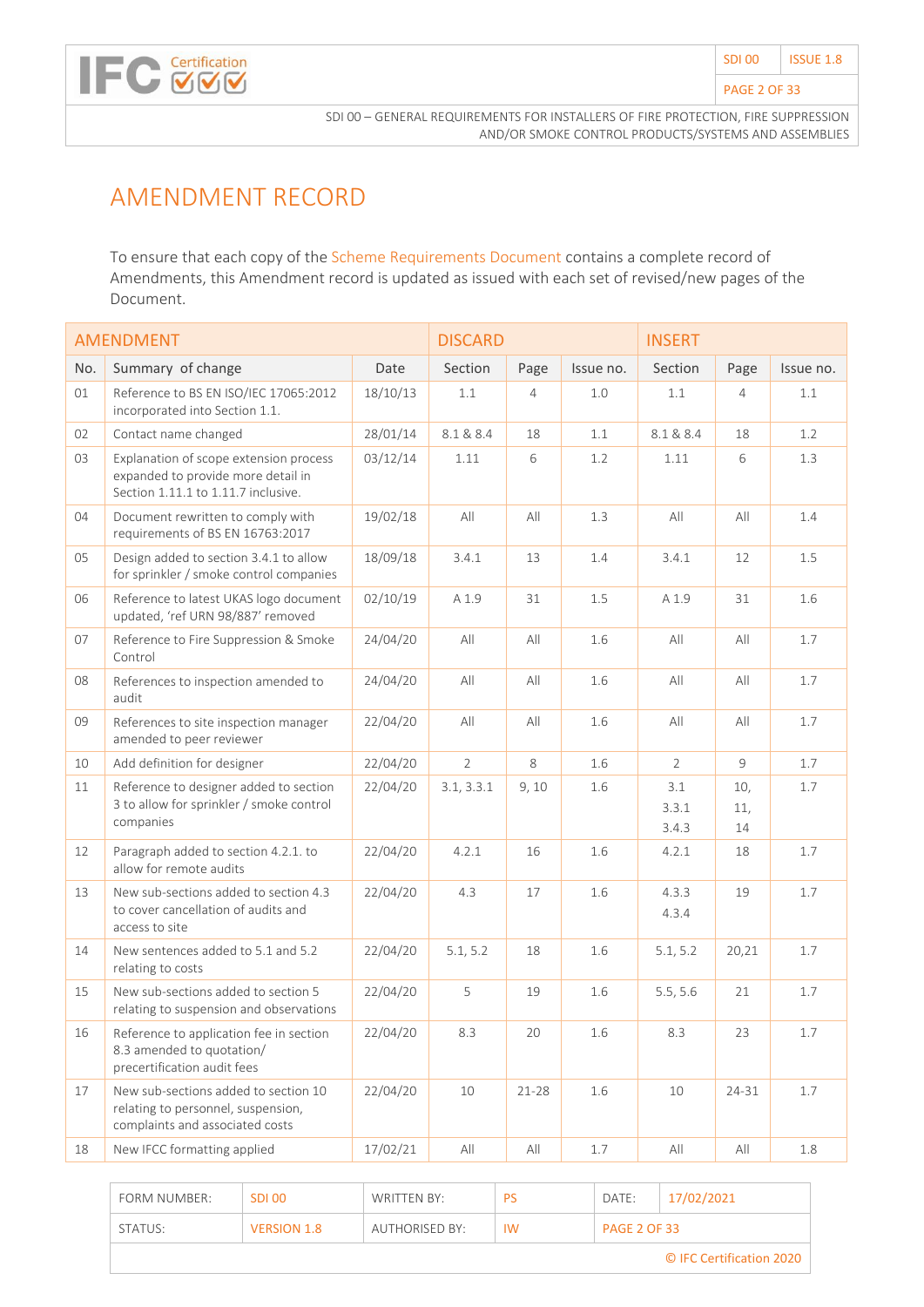| SDI <sub>00</sub>   | <b>ISSUE 1.8</b> |
|---------------------|------------------|
| <b>PAGE 3 OF 33</b> |                  |

# **CONTENTS**

**IFC Certification** 

| 1.  | <b>INTRODUCTION</b>                                                | 4  |
|-----|--------------------------------------------------------------------|----|
| 2.  | <b>DEFINITIONS</b>                                                 | 8  |
| 3.  | <b>REQUIREMENTS</b>                                                | 10 |
| 3.1 | General                                                            | 10 |
| 3.2 | Technical                                                          | 10 |
| 3.3 | Initial Office and Site Installation Audit Requirements            | 10 |
| 3.4 | Personnel Requirements                                             | 14 |
| 3.5 | Maintenance (where applicable)                                     | 16 |
| 4.  | ONGOING SURVEILLANCE ASSESSMENT AND SITE INSPECTIONS               | 17 |
| 4.1 | Notifying IFC Certification of Contract Award                      | 17 |
| 4.2 | Annual Office Audits                                               | 17 |
| 4.3 | Interim Site Audits                                                | 18 |
| 4.4 | Audit Findings / Non-compliances                                   | 18 |
| 4.5 | Issue of Installation Conformity Certificate                       | 18 |
| 5.  | NON-COMPLIANCES                                                    | 19 |
| 6.  | <b>CONDITIONS OF ACCEPTANCE</b>                                    | 21 |
| 6.1 | Initial Acceptance                                                 | 21 |
| 6.2 | Change of Company Details                                          | 21 |
| 7.  | BENEFITS OF THE IFC CERTIFICATION SCHEME                           | 21 |
| 8.  | <b>APPLICATIONS PROCESS</b>                                        | 22 |
| 9.  | <b>SCHEME FEES</b>                                                 | 23 |
|     | 10. SCHEME REGULATIONS                                             | 23 |
|     | Appendix A CONDITIONS FOR THE USE OF THE IFC CERTIFICATION MARK BY |    |
|     | A CERTIFICATED COMPANY                                             | 31 |
|     | Appendix B  MODEL SUBCONTRACT AGREEMENT                            | 33 |

| FORM NUMBER:             | <b>SDL00</b>       | WRITTEN BY:    | PS        | DATE:               | 17/02/2021 |  |  |
|--------------------------|--------------------|----------------|-----------|---------------------|------------|--|--|
| STATUS:                  | <b>VERSION 1.8</b> | AUTHORISED BY: | <b>IW</b> | <b>PAGE 3 OF 33</b> |            |  |  |
| © IFC Certification 2020 |                    |                |           |                     |            |  |  |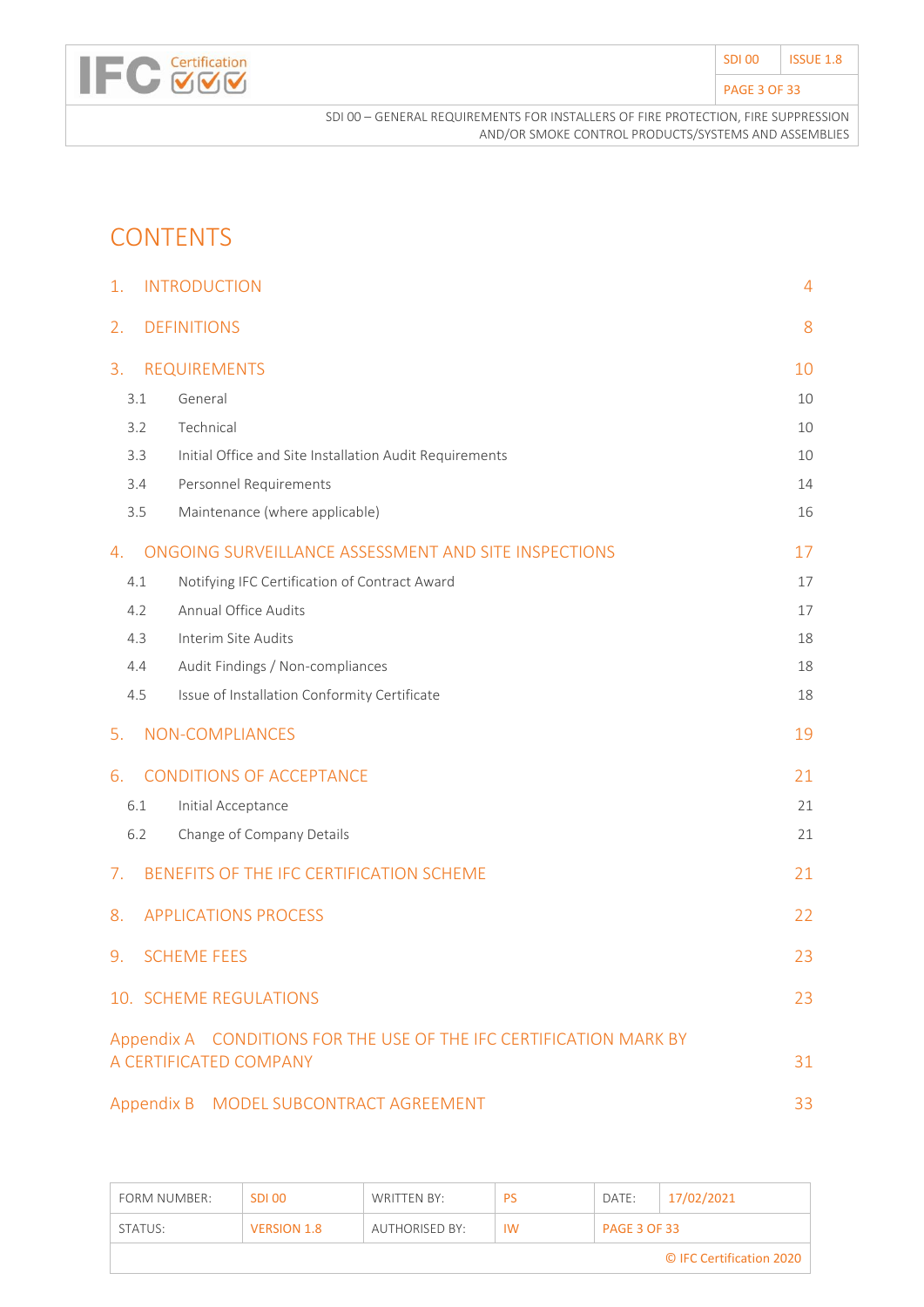

#### PAGE 4 OF 33

# <span id="page-3-0"></span>1. INTRODUCTION

## 1.1

The IFCC SDI 00 Certification Scheme for Installers of Fire Protection is a voluntary scheme intended for the independent third - party certification of installation contractors who provide a service to industry of installation of fire protection products, fire suppression and / or smoke control systems. The scheme is operated by IFCC in accordance with the requirements of BS EN ISO/IEC 17065:2012 "Conformity Assessment – Requirements for bodies certifying products, processes and services".

Partitions can be constructed in a variety of ways.

## 1.2

The scheme covers the installation of a variety of fire protection, fire suppression and smoke control products, systems and assemblies, each with its own specific installation requirements to be satisfied in order to provide the product's intended fire performance. The technical requirements to be satisfied in order for an installation contractor to be certificated to install a specific type of fire protection / fire suppression / smoke control system shall be set out in separate product family specific type "IFCC Installer Scheme Documents" (SDI ##) which should be read in conjunction with this document.

### 1.3

The intention of this document is to set out general requirements which apply to all IFCC Installer Scheme Product Certification but not the technical competence (practical skill / workmanship / technical ability) involved in undertaking the work to a standard for which certification may be awarded.

### 1.4

In order for an applicant to achieve third party certification the requirements herein and those technical requirements set out in the applicable product family specific "scheme documents" must all be satisfied.

# 1.5

All work carried out by the certificated company which is within the certificated scope is required to be conducted in accordance with the scheme requirements. No certificated installer shall deviate from manufacturer's instructions without written consent from the manufacturer, and this shall be project specific and shall not (unless instructed by the manufacturer) be used as a deviation for common use in installations on other projects.

### 1.6

This document also (where applicable to the specific product family type) covers the Contractor's ability to offer and provide an appropriate level of service and maintenance to the client (or end user) after installation and commissioning of the fire protection / fire suppression / smoke control product, system and / or assembly.

| <b>FORM NUMBER:</b>      | SDI 00             | WRITTEN BY:    | <b>PS</b> | DATE:               | 17/02/2021 |  |  |
|--------------------------|--------------------|----------------|-----------|---------------------|------------|--|--|
| STATUS:                  | <b>VERSION 1.8</b> | AUTHORISED BY: | <b>IW</b> | <b>PAGE 4 OF 33</b> |            |  |  |
| © IFC Certification 2020 |                    |                |           |                     |            |  |  |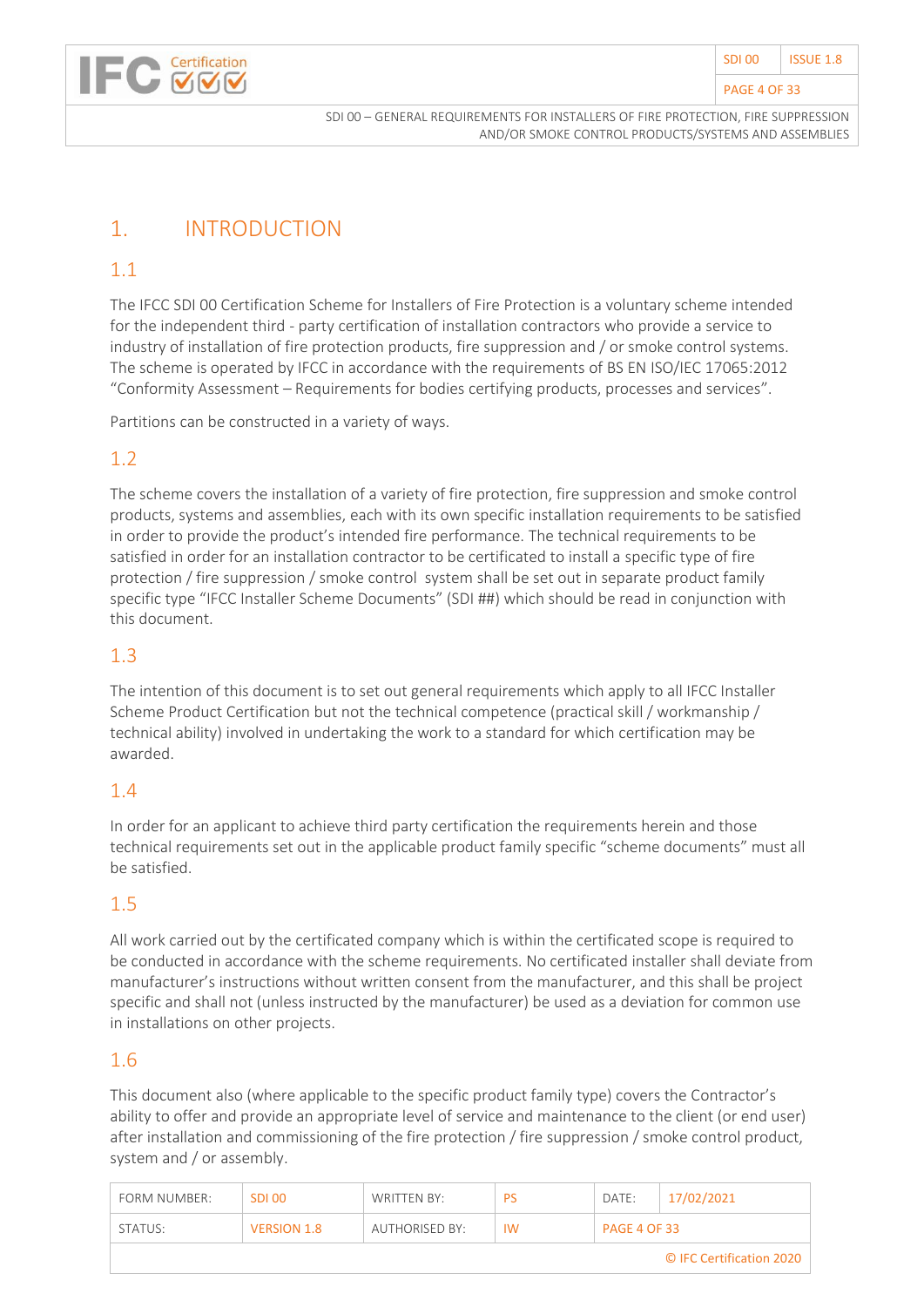#### PAGE 5 OF 33



SDI 00 – GENERAL REQUIREMENTS FOR INSTALLERS OF FIRE PROTECTION, FIRE SUPPRESSION AND/OR SMOKE CONTROL PRODUCTS/SYSTEMS AND ASSEMBLIES

# 1.7

The scheme is open to all bona fide contractors involved in the installation and / or commissioning / maintenance of fire protection / fire suppression / or smoke control products, systems, assemblies to apply for certification.

### 1.8

Companies / contractors previously holding IFC Certification which was subsequently terminated by IFC Certification because of non-compliance with certification scheme requirements or non-payment of fees may have their application rejected.

#### 1.9

Any company which is owned / operated by individuals who held director / partner status within a company previously holding IFC Certification which was subsequently terminated by IFC Certification because of non-compliance with certification scheme requirements or non-payment of fees may have their application rejected.

### 1.10 Features of the Scheme:

The scheme provides independent third party certification of installation contractors involved in installing fire protection, fire suppression and / or smoke control products, systems and / or assemblies in order to give confidence to purchasers, specifiers, management contractors, building owners and operators, regulatory authorities in the performance of the products once correctly installed as per manufacturer instructions / industry guidance in order to satisfy fire performance criteria.

The following are the general features of the IFCC SDI 00 Certification Scheme for Installers of Fire Protection;

- 1.10.1 IFC Certification reserves the rights to refuse to award certification to a Contractor where all system design is operated from one location, but installation is operated from many other locations (travelling designers moving between offices may not be acceptable to IFC Certification).
- 1.10.2 All Contractors shall employ suitably trained / competent staff (see section 3,4).
- 1.10.3 An initial audit of office systems and audit of site installation prior to any issue of certification.
- 1.10.4 Periodic on-going site installation audits (frequency of such audits related to activity level). Annual audit of office systems.
- 1.10.5 Notification of all contract awards to IFC Certification and issue of Certificate of Conformity via the IFC Certification web-database.

| FORM NUMBER:             | <b>SDL00</b>       | WRITTEN BY:    | <b>PS</b> | DATE:               | 17/02/2021 |  |  |  |
|--------------------------|--------------------|----------------|-----------|---------------------|------------|--|--|--|
| STATUS:                  | <b>VERSION 1.8</b> | AUTHORISED BY: | <b>IW</b> | <b>PAGE 5 OF 33</b> |            |  |  |  |
| © IFC Certification 2020 |                    |                |           |                     |            |  |  |  |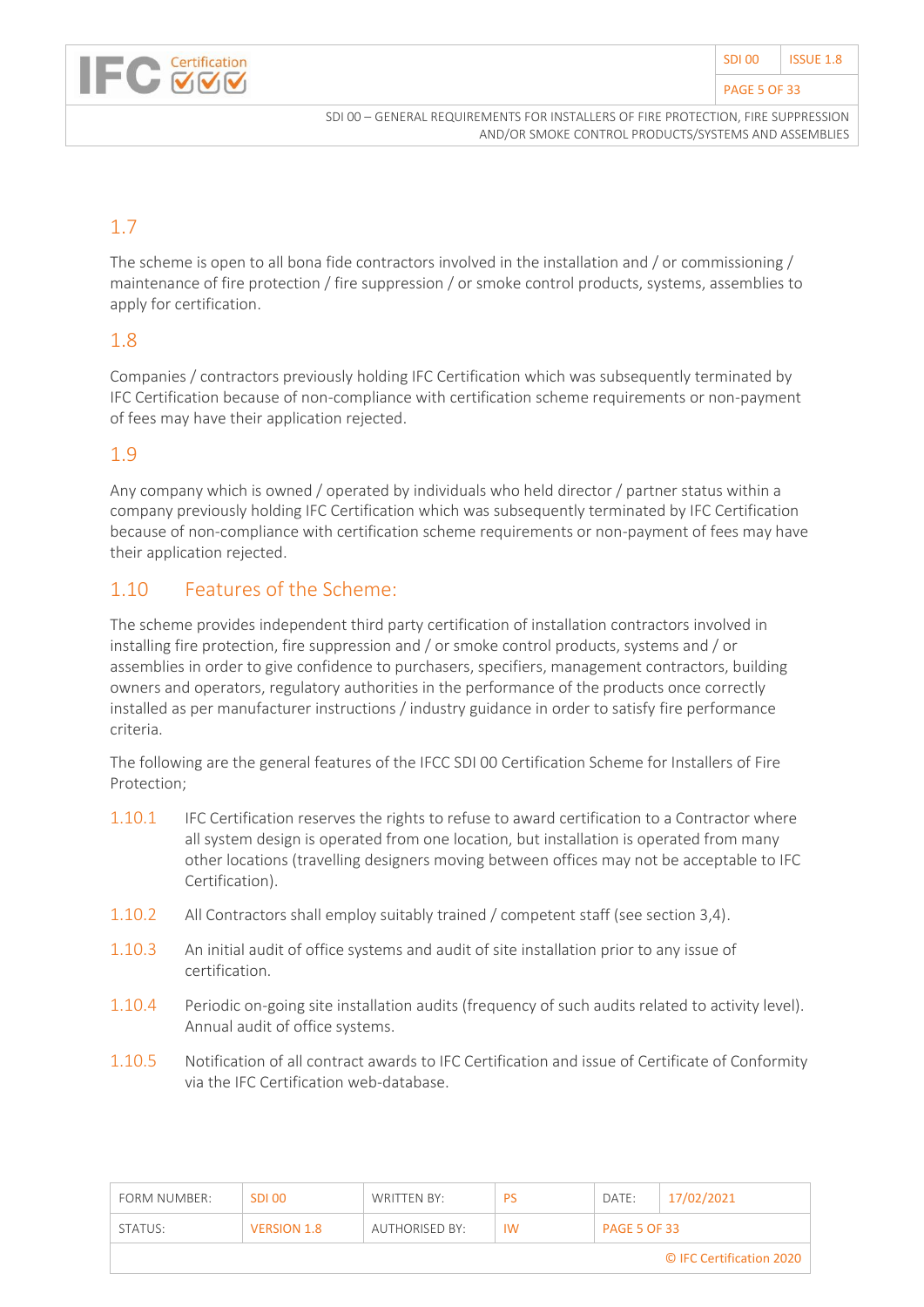

#### PAGE 6 OF 33

SDI 00 – GENERAL REQUIREMENTS FOR INSTALLERS OF FIRE PROTECTION, FIRE SUPPRESSION AND/OR SMOKE CONTROL PRODUCTS/SYSTEMS AND ASSEMBLIES

- 1.10.6 Upon satisfactory demonstration of compliance with these features of the scheme, Contractors shall be awarded certification and be registered on the IFC Certification website as certificated Installers of (specified scope) Fire Protection, Fire Suppression and / or Smoke Control Systems.
- 1.10.7 The Scheme ensures that formal procedures for installation are followed at enquiry, contract review, pre-contract commencement, during installation and at completion of contract. Furthermore, following completion of contract (where applicable to the type of fire protection / fire suppression / smoke control system) an annual maintenance and service plan is offered to the client and where applicable, implemented and undertaken in accordance with the specific installer scheme.

#### 1.11

Contractors applying for certification under the requirements of the IFCC SDI 00 Certification Scheme for Installers of Fire Protection, Fire Suppression and / or Smoke Control Systems shall not undertake any job involving the installation of a type of fire protection / fire suppression / smoke control system for which they do not hold certification if that type of installation work is covered by an IFCC Certification Scheme. Such jobs will be outside of the scope of their certification under this scheme and shall not be undertaken by the contractor and certificated under the requirements of this scheme.

- 1.11.1 In such cases the contractor shall request an extension to their scope of certification from IFCC in order to encompass the new scope work. IFCC shall require the certificated contractor to confirm the request by e-mail which should clearly identify the new scope (i.e. reactive coatings, board, etc…).
- 1.11.2 IFCC shall review the certificated company's records to check whether the request was included in the company's initial application and has therefore already been subject to contract review.
- 1.11.3 The company records built up during the initial and subsequent office audits and site visits and the original record of contract review (F97I) shall be reviewed by the authorised IFCC peer reviewer to establish whether or not a visit to the contractor's office is required in addition to the site where the new scope work is to be undertaken. Provided the IFCC peer reviewer is satisfied with the result of the review of existing records no new formal contract review record shall be generated, however the existing contract review record may be annotated with reference to any further information required (should this be necessary).
- 1.11.4 Based on the review of existing information held on file about the certificated contractor the IFCC peer reviewer shall establish what additional information (if any) is required from the contractor in addition to undertaking an audit of the installation of the new scope item (additional type of fire protection / fire suppression / smoke control system to that for which the company already holds certification).
- 1.11.5 Arrangements shall be made between IFCC and the certificated contractor to conduct the necessary audit (s) as determined by the IFCC peer reviewer.
- 1.11.6 The IFCC Site Inspector shall conduct an audit inspection on the contractor's installation work relating to the new scope on a live site where the project control, workmanship,

| FORM NUMBER:             | SDI 00             | WRITTEN BY:    | <b>PS</b> | DATE:               | 17/02/2021 |  |  |  |
|--------------------------|--------------------|----------------|-----------|---------------------|------------|--|--|--|
| STATUS:                  | <b>VERSION 1.8</b> | AUTHORISED BY: | <b>IW</b> | <b>PAGE 6 OF 33</b> |            |  |  |  |
| © IFC Certification 2020 |                    |                |           |                     |            |  |  |  |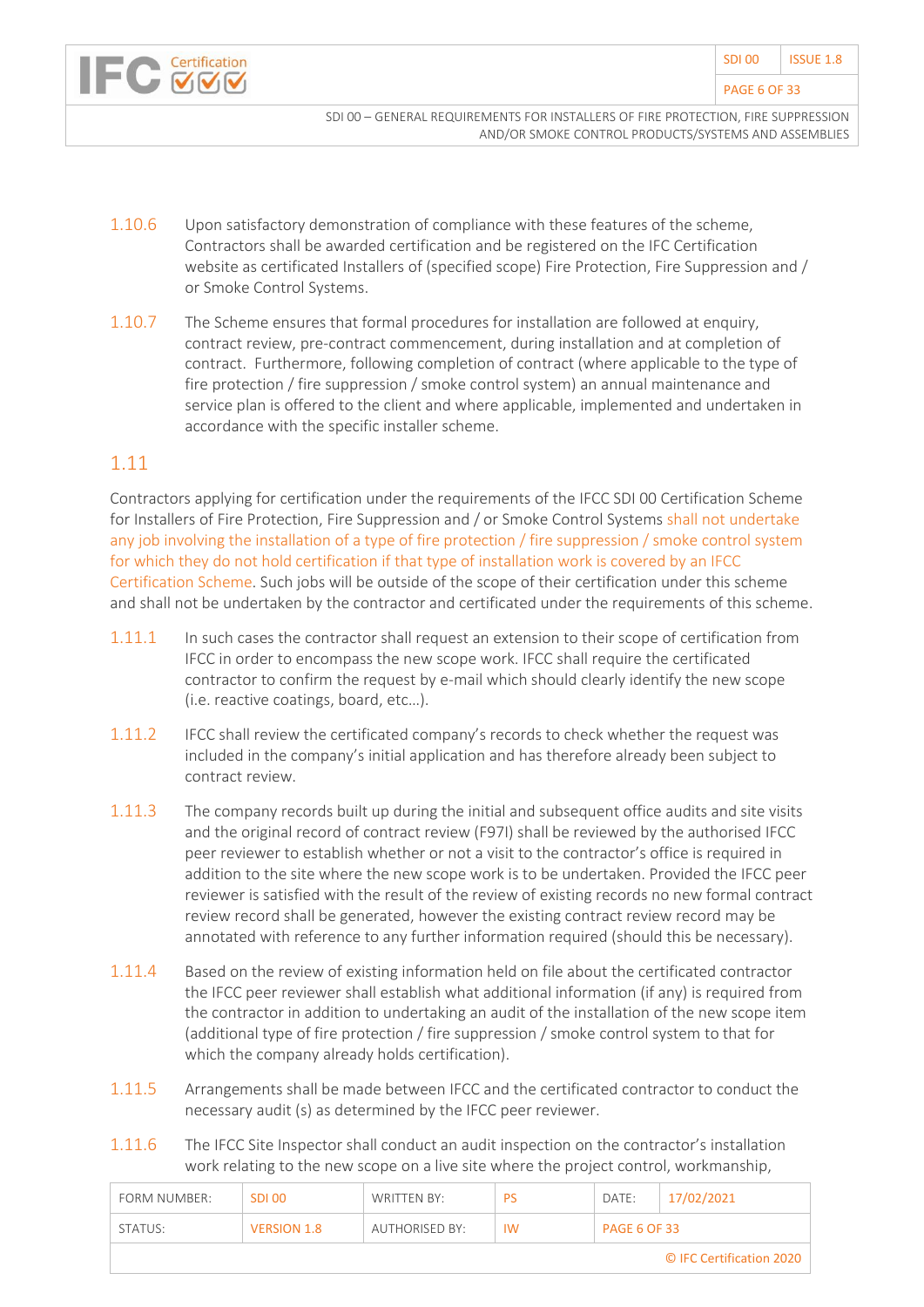

associated record maintenance etc. can be assessed, The IFCC Site Inspector shall also carry out assessment of the competence of the Supervisor and Installers involved in the installation work relating to the new scope.

1.11.7 Provided that the outcome of items 1.11.3 to 1.11.6 inclusive is satisfactory, the certificated contractor's scope of certification shall be extended to include the new scope item which shall include re-issue of the contractor's IFCC Installer Certificate and up-date of the contractor's entry in the IFCC Website.

#### 1.12

Contractors who become certificated under the requirements of the IFCC SDI 00 Certification Scheme for Installers of Fire Protection, Fire Suppression and / or Smoke Control Systems shall not be allowed to undertake "labour only contracts" (where the Contractor provides fitters to install fire protection / fire suppression / smoke control systems for other non-certificated installer contractors) within the scheme. If such works are undertaken this cannot be certificated and there can be no reference to IFC Certification in relation to such work.

#### 1.13

Contractors who become certificated under the requirements of the IFCC SDI 00 Certification Scheme for Installers of Fire Protection, Fire Suppression and / or Smoke Control Systems shall not be allowed to certificate work for which they have provided technical assistance for but in which they have had no involvement in the installation and commissioning. If such work is undertaken this cannot be certificated and there can be no reference to IFC Certification in relation to the work.

| FORM NUMBER:             | SDI 00             | WRITTEN BY:    | PS        | DATE:               | 17/02/2021 |  |  |
|--------------------------|--------------------|----------------|-----------|---------------------|------------|--|--|
| STATUS:                  | <b>VERSION 1.8</b> | AUTHORISED BY: | <b>IW</b> | <b>PAGE 7 OF 33</b> |            |  |  |
| © IFC Certification 2020 |                    |                |           |                     |            |  |  |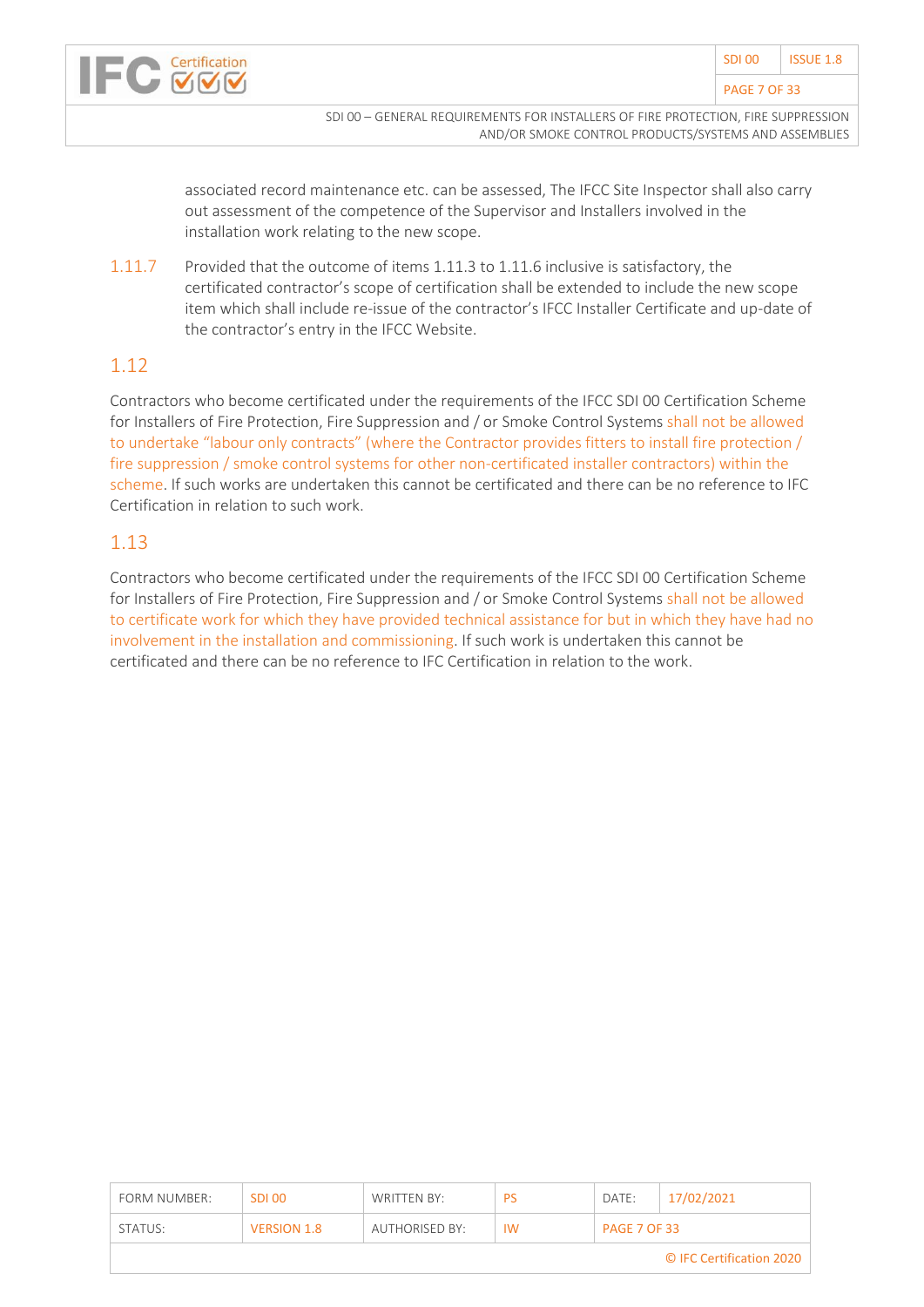# <span id="page-7-0"></span>2. DEFINITIONS

Certification

### Authority Having Jurisdiction

A body, organisation, office or individual responsible for enforcing the requirements of a standard or code, and / or for approving system designs, equipment, materials, an installation, or a scheme. Such authorities may include Building Control, Fire and Rescue Service Authority, Insurer.

#### Certificate of Conformity

The document issued to the Client detailing the extent of certification issued to them by the certificated Contractor in respect of compliance with the applicable standard.

#### Certification

Approval, registration or licensing of services.

#### **Contractor**

The company, partnership, sole trader, etc. applying for approval or certification within the IFC Certification scheme, who is responsible for the installation and (where applicable) the commissioning and maintenance of fire protection / fire suppression / smoke control products, systems or assemblies.

#### Authorised Person

A directly employed senior member of the Contractor's staff who is empowered to issue and sign the Certificate of Conformity upon completion of the contract.

#### Designer

A person who can demonstrate competence through successfully completing appropriate training (such courses must be those recognised by IFC Certification). The person is responsible for the design of sprinkler / suppression / smoke control systems. This person may be directly employed by the Contractor or employed through a sub-contract agreement.

#### Supervisor

A person who can oversee and peer review the work carried out by an installer and may also (where applicable) undertake commissioning activities.

### Installer / Fitter

A person who can demonstrate competence in the installation of types of fire protection products, systems or assemblies and may also (where applicable) undertake servicing activities. Such a person may also be required to undertake applicable manufacturer training.

#### Industry Training

Undertaking and satisfactory completion of training provided by industry bodies / organisations recognised by IFCC.

| FORM NUMBER:             | SDI 00             | WRITTEN BY:    | PS        | DATE:               | 17/02/2021 |  |  |
|--------------------------|--------------------|----------------|-----------|---------------------|------------|--|--|
| STATUS:                  | <b>VERSION 1.8</b> | AUTHORISED BY: | <b>IW</b> | <b>PAGE 8 OF 33</b> |            |  |  |
| © IFC Certification 2020 |                    |                |           |                     |            |  |  |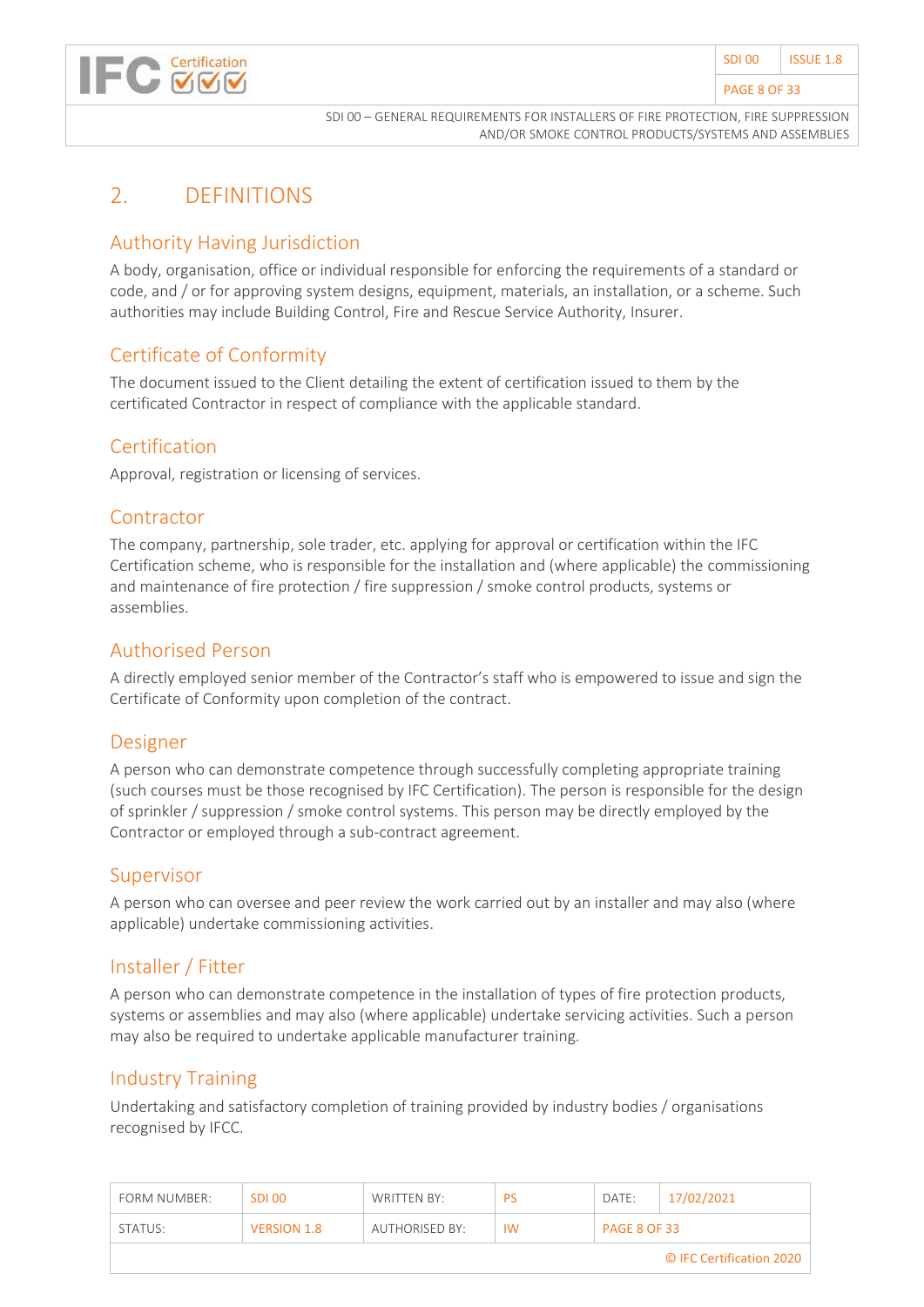

#### Industry Qualification

Undertaking and satisfactory completion of an industry qualification in the modules carried out by the company to achieve award of a nationally recognised qualification e.g. NVQ.

### Product Training

Undertaking and satisfactory completion of training in the correct use, application, installation of the products, assemblies, materials, equipment, etc. used by the company in their installation activities.

#### User / End User

The person, company or other body that uses the service provision being certified.

| FORM NUMBER:             | -SDI 00            | WRITTEN BY:    | <b>PS</b> | DATE:               | 17/02/2021 |  |  |
|--------------------------|--------------------|----------------|-----------|---------------------|------------|--|--|
| STATUS:                  | <b>VERSION 1.8</b> | AUTHORISED BY: | <b>IW</b> | <b>PAGE 9 OF 33</b> |            |  |  |
| © IFC Certification 2020 |                    |                |           |                     |            |  |  |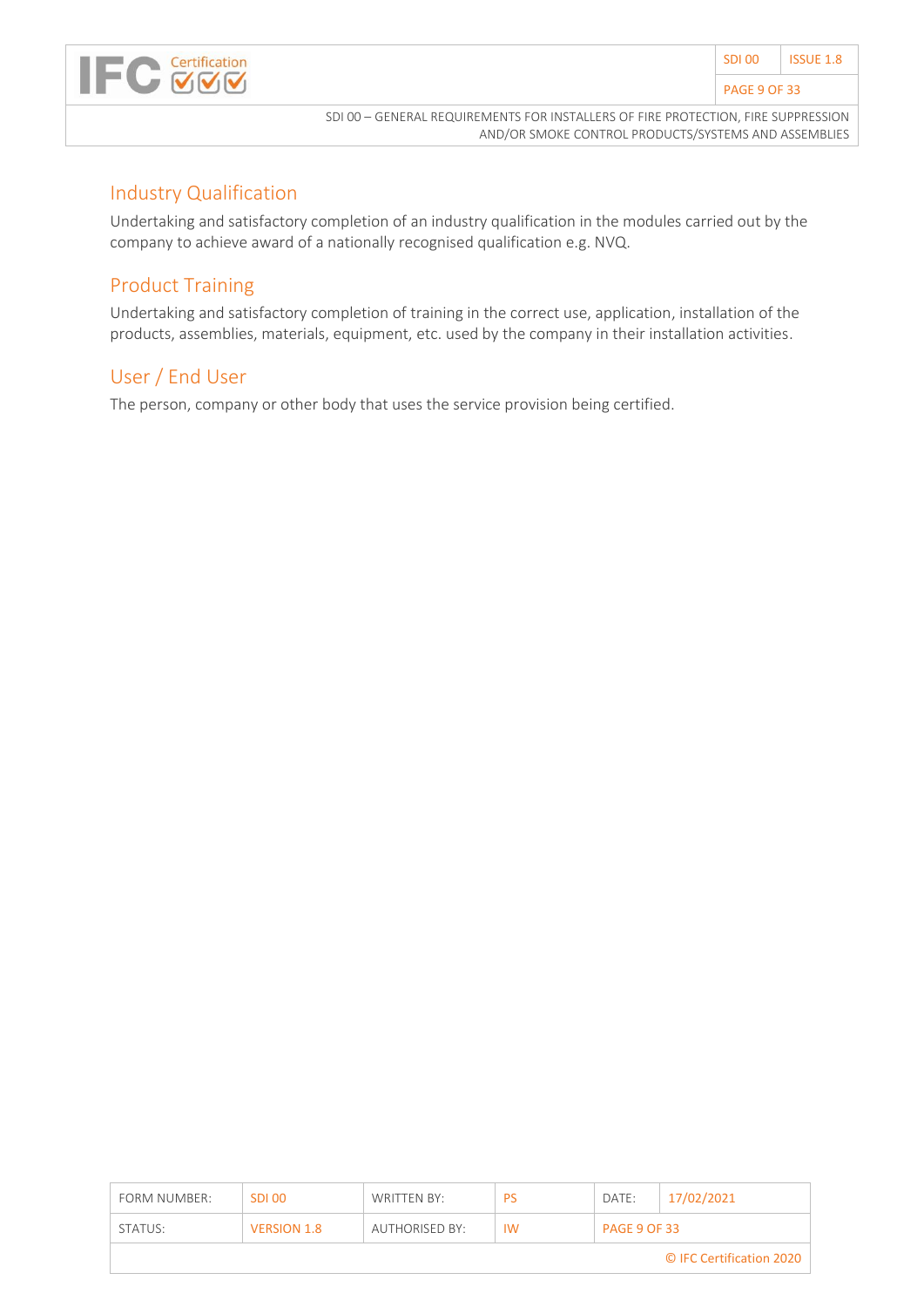#### PAGE 10 OF 33

SDI 00 – GENERAL REQUIREMENTS FOR INSTALLERS OF FIRE PROTECTION, FIRE SUPPRESSION AND/OR SMOKE CONTROL PRODUCTS/SYSTEMS AND ASSEMBLIES

# <span id="page-9-0"></span>3. REQUIREMENTS

#### <span id="page-9-1"></span>3.1 General

- 3.1.1 The Contractor shall operate their business from the office address provided to IFC Certification at the point of their application for certification and must demonstrate that this is the functional location of their business activities. IFC Certification will not accept Contractors providing their address as a location where post is directed, or telephones are answered on their behalf but from where no functional operations are conducted. The office shall be the location from where system designs are produced and / or projects are run.
- 3.1.2 IFC Certification reserves the rights to refuse to award certification to a Contractor where all system design is operated from one location, but installation is operated from many other locations (travelling designers moving between offices may not be acceptable to IFC Certification).
- 3.1.3 Where an applicant Contractor operates a group of companies involved in fire protection / fire suppression / smoke control system installation, the group of companies shall be identified as one company, but the office locations shall be clearly identified. If in future any office / facility is closed, then this shall cause the certification to be suspended pending a re-evaluation of the Contractor's certification.
- 3.1.4 Applicants and certificated contractors shall nominate a representative and, if appropriate, at least one deputy, authorised to act in the main representative's absence, who shall be responsible for all matters relating to their IFCC scheme certification. The representative (or deputy) shall be responsible for all IFCC scheme communications between IFCC and the company.

#### <span id="page-9-2"></span>3.2 Technical

Technical requirements related to specific types of fire protection / fire suppression / smoke control system installation for which IFCC Installation Contractor certification is applied for are detailed in the specific IFCC Installer Scheme Document (SDI ##) related to the fire protection / fire suppression / smoke control product, system, assembly.

### <span id="page-9-3"></span>3.3 Initial Office and Site Installation Audit Requirements

In addition to the Contractor's responsibility to conform to the standards identified in section 3.2, the Contractor will also be assessed by IFC Certification to ensure that the following are satisfactory:

| FORM NUMBER:             | SDI 00             | WRITTEN BY:    | PS | DATE:                | 17/02/2021 |  |  |  |
|--------------------------|--------------------|----------------|----|----------------------|------------|--|--|--|
| STATUS:                  | <b>VERSION 1.8</b> | AUTHORISED BY: | IW | <b>PAGE 10 OF 33</b> |            |  |  |  |
| © IFC Certification 2020 |                    |                |    |                      |            |  |  |  |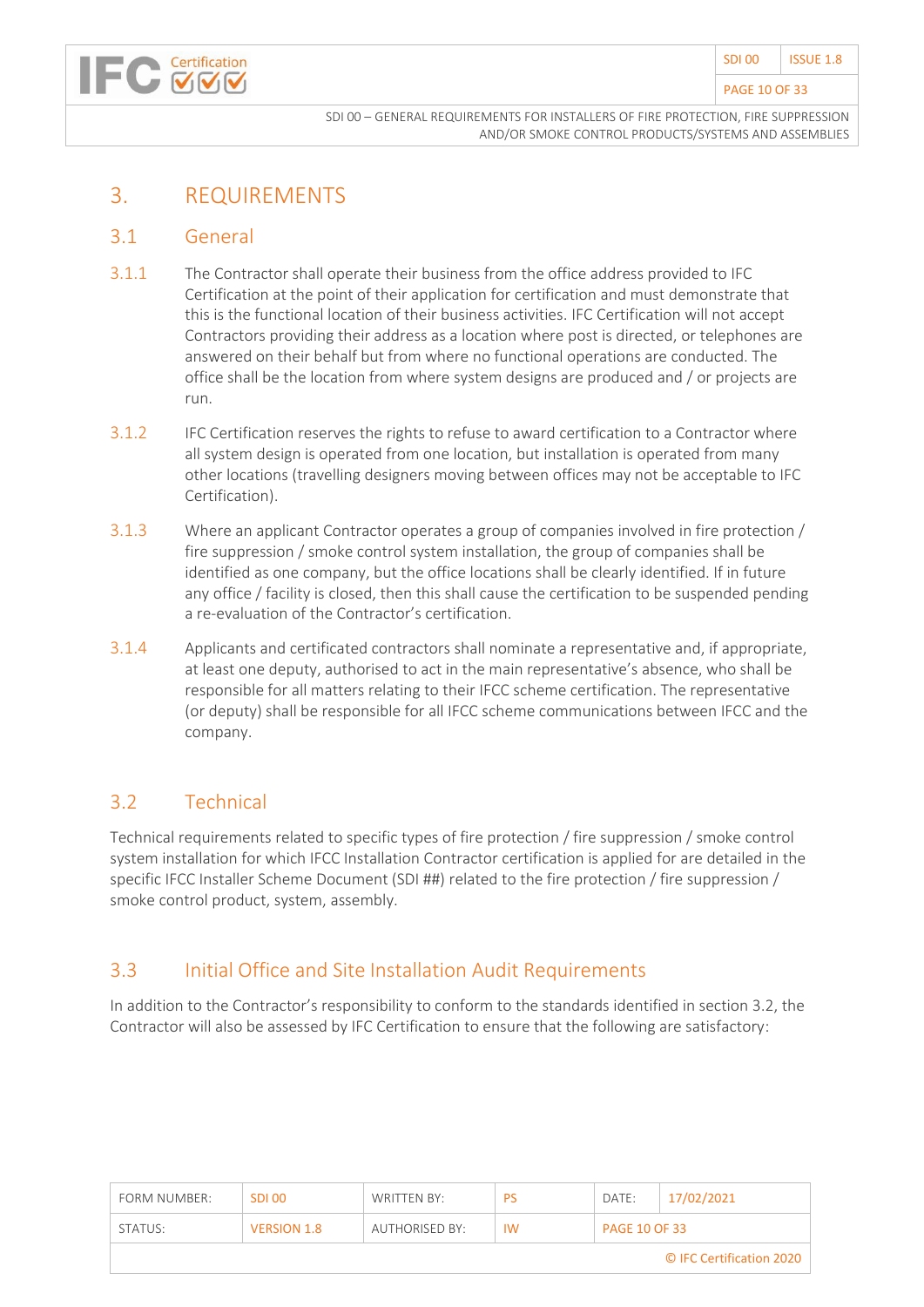

#### 3.3.1 Initial audit of the office systems

- 3.3.1.1 The Contractor's premises will be audited by IFC Certification to ensure that the Contractor operates a suitable management system appropriate to the size of their business that will demonstrate that;
	- Records are maintained of all fire protection / fire suppression / smoke control installation project enquiries quoted.
	- Records are available to confirm that the contractor has the capability to design systems and undertake calculations where required, as detailed in the specific IFCC Installer Scheme Document (SDI ##) related to the fire protection / fire suppression / smoke control product, system. \*Note - Certain schemes (sprinkler / suppression systems) may involve "Design Reviews" being undertaken remote from the contractor's office prior to this audit.
	- Records are maintained of all products, systems, assemblies for which the contractor offers an installation service, or the contractor has access to manufacturer technical data via an internet link to the manufacturer's website.
	- Records are maintained of all contract awards (jobs won) Samples retained for each partition system employed.
	- Records are maintained of the third-party certification / test evidence of all products / systems installed.
	- Records are maintained of all contract awards (jobs won).
	- Records are maintained of all fire protection / fire suppression / smoke control related product / material / equipment purchases. A log of batch numbers, product details, and the quantity of each product (where applicable) installed on a contract shall be maintained and be traceable.
	- Where applicable to the type of fire protection / fire suppression / smoke control installed records are maintained of all commissioning inspections related to installations.
	- Records are maintained of all inspections and handovers related to fire protection / fire suppression / smoke control installations and labelling of finished installations where applicable.
	- A record for each project identifying which site supervisor was responsible for the final inspection / commissioning and signing off the work.
	- Installation certificates are issued.
	- Records are maintained of training / competence of directly employed and sub-contract supervisory and installation staff and sub-contract installation staff (where used) including a "log" of each or all operatives that may be used by the company for the purpose of installing fire protection / fire suppression / smoke control and (where applicable) for commissioning and servicing activities.
	- Where applicable, records are maintained of maintenance agreements and such work carried out.

| FORM NUMBER:             | SDI 00             | WRITTEN BY:    | PS        | DATE:                | 17/02/2021 |  |  |  |
|--------------------------|--------------------|----------------|-----------|----------------------|------------|--|--|--|
| STATUS:                  | <b>VERSION 1.8</b> | AUTHORISED BY: | <b>IW</b> | <b>PAGE 11 OF 33</b> |            |  |  |  |
| © IFC Certification 2020 |                    |                |           |                      |            |  |  |  |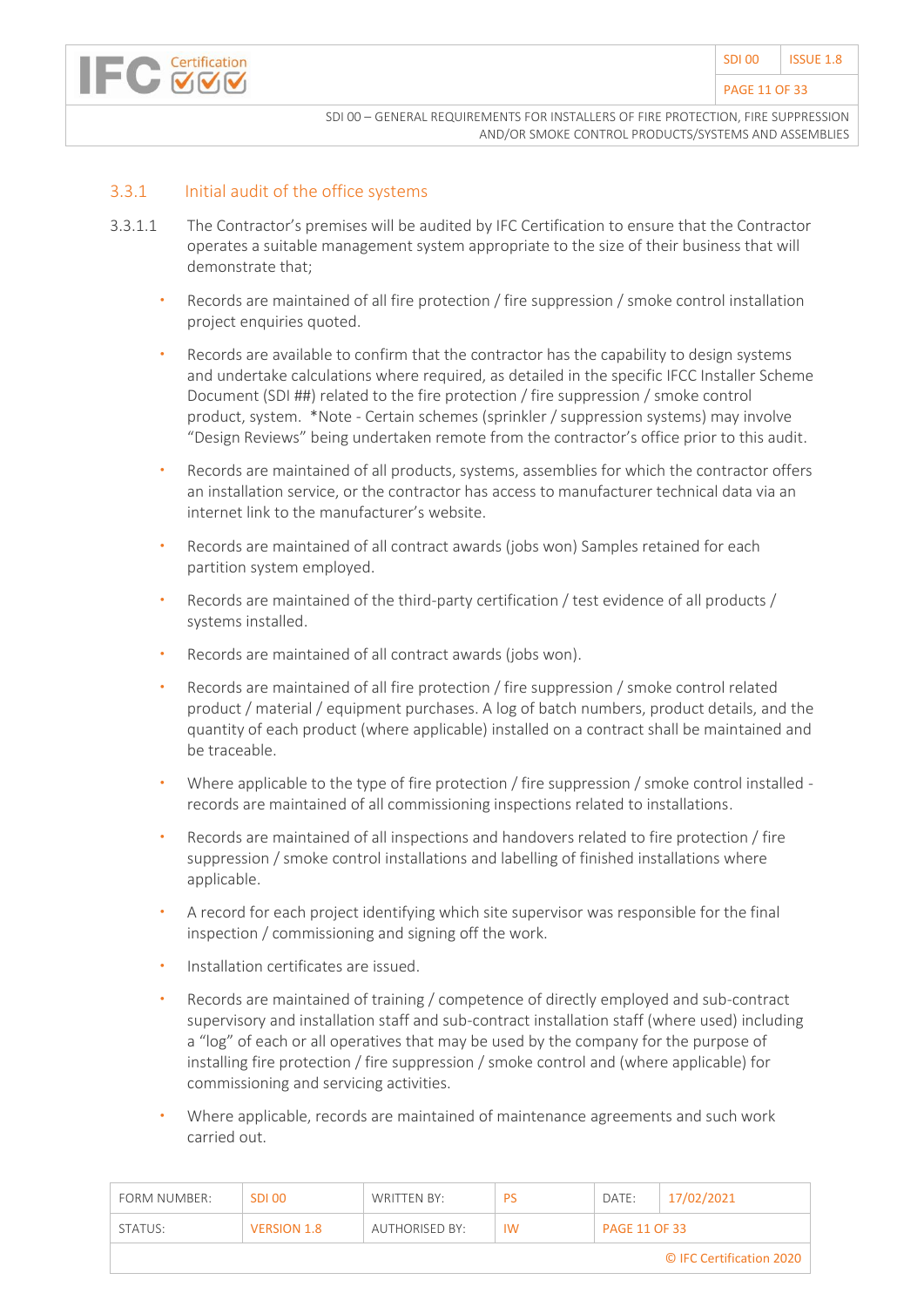- Storage of materials and equipment is in accordance with manufacturer recommendations so as to protect them from damage.
- 3.3.1.2 As part of the initial audit, an arbitrary selection of both recently completed and ongoing projects shall be subject to audit (from quotation stage through to contract award, system design, site installation, commissioning to completion). As part of the "office based" assessment, a review shall be undertaken to check process control for the installation of both a completed and an on-going project. The ongoing project on which the review is conducted shall be subject of a site installation audit.
- 3.3.1.3 IFCC shall ensure that installation and (where applicable) servicing technical data is in use in the company for each manufacturer's products which the company installs. The data shall be maintained up to date and reflect a range of products which the company installs.
- 3.3.1.4 The company shall be able to demonstrate to the IFCC assessor that it has access to all necessary sources of information, such as product standards, relevant codes of practice and the relevant regulations against which any installation is being made.
- 3.3.1.5 The IFCC assessor shall ascertain that the company maintains a Health and Safety policy.
- 3.3.1.6 The IFCC assessor shall ascertain, by reference to documentary evidence, that the company carries public liability insurance and, where applicable, Employers Liability insurance. The company is responsible for ensuring the adequacy of its insurance taking into account the size and type of contracts undertaken, this will not be specifically reviewed by IFCC.
- 3.3.1.7 The audit shall establish that the installation contractor holds training records for all staff involved in the installation / commissioning / servicing of fire protection / fire suppression / smoke control systems. All installation staff must be able to demonstrate competency based on approved training plus experience, by means of industry recognised training courses, manufacturer's training and industry qualifications before being subject to an onsite installation assessment. Where it is appropriate, the IFCC inspector may recommend provisional certification where the trainee installation operative is under satisfactory levels of supervision in order to facilitate a full assessment at a later date.

#### 3.3.2 Site installations

- 3.3.2.1 Site Installations will be audited by IFC Certification to verify the fire protection / fire suppression /smoke control products / systems / assemblies are being installed in accordance with the contract drawings, associated manufacturer installation instructions and the requirements of any relevant industry code of practise / guide / standard. Items reviewed will include (but not be restricted) to the following;
	- Compliance with the company's and the manufacturer's installation instructions as applicable to the products / systems / assemblies being installed. The contractor shall ensure that all relevant technical data sheets, installation instructions and method statements are available to the installers / fitters and understood.
	- Correct selection of the product / system / assembly (where applicable) taking into account the contract specification requirements, associated construction, function, fire rating required for the installation to provide for which it is supplied.

| FORM NUMBER:             | <b>SDI00</b>       | WRITTEN BY:    | PS        | DATE:                | 17/02/2021 |  |  |  |
|--------------------------|--------------------|----------------|-----------|----------------------|------------|--|--|--|
| STATUS:                  | <b>VERSION 1.8</b> | AUTHORISED BY: | <b>IW</b> | <b>PAGE 12 OF 33</b> |            |  |  |  |
| © IFC Certification 2020 |                    |                |           |                      |            |  |  |  |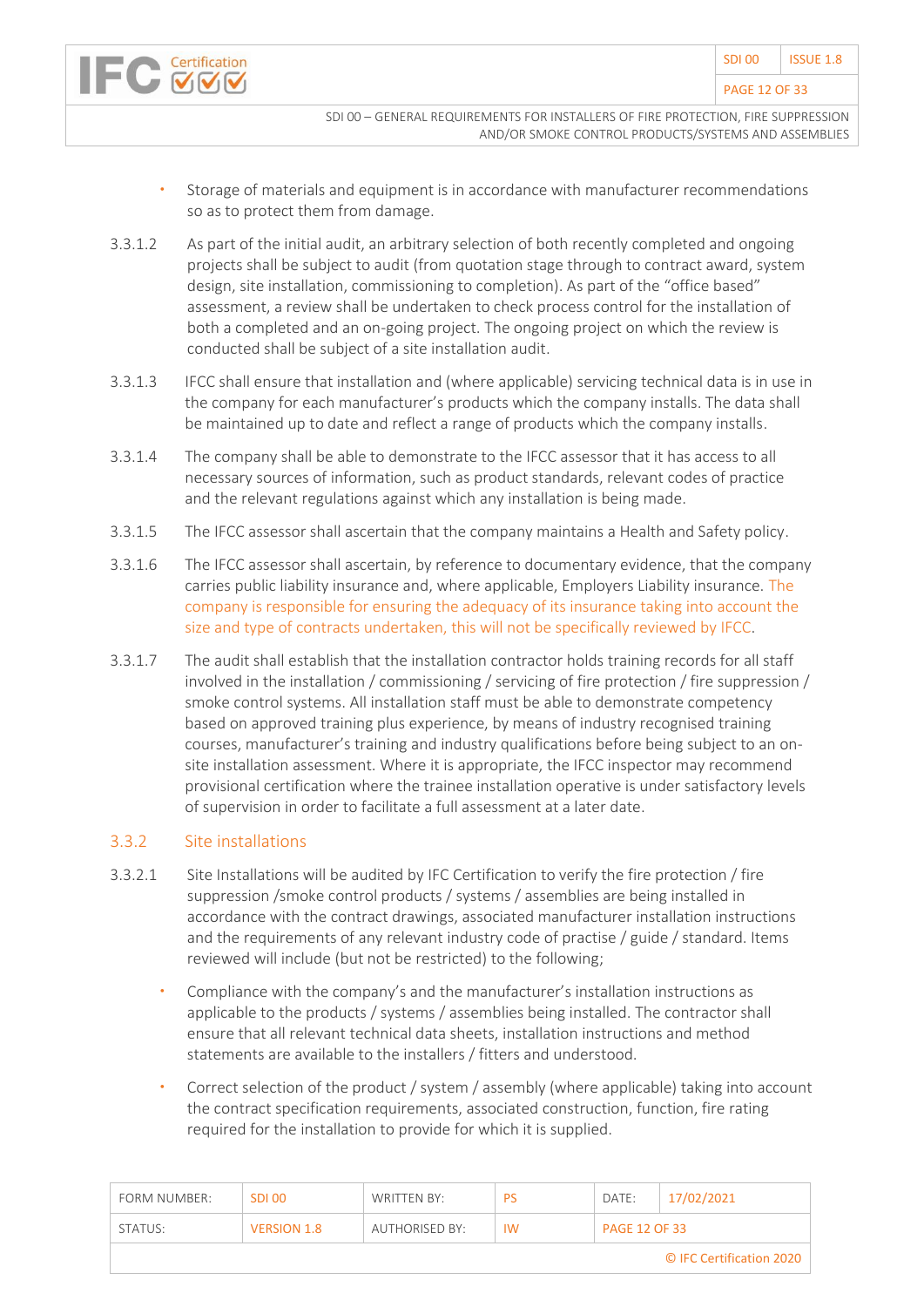

- Where a site- specific issue requires a revised or 'non-standard' solution, advice has been taken from the fire protection / fire suppression / smoke control product manufacturer, a fire safety engineer, certification / test body or combination of these.
- Where site conditions differ from those covered by the certification or test evidence appropriate guidance has been taken as above.
- The provision of sufficient support for the fire protection / fire suppression / smoke control system such that it will not compromise the performance of the product / system / assembly.
- Records maintained at site detailing the work ongoing and inspections of this with applicable structural references / level numbers / schedule references for future traceability of the installed fire protection / fire suppression / smoke control system along with manufacturer batch nos.), allocated to each, together with relevant dates.
- Final inspection / commissioning / testing including aspects critical for the particular fire protection / fire suppression / smoke control installation to perform its intended function as detailed in the client's specification and product manufacturer's installation data.

| FORM NUMBER:             | SDI 00             | WRITTEN BY:    | PS        | DATE:                | 17/02/2021 |  |  |
|--------------------------|--------------------|----------------|-----------|----------------------|------------|--|--|
| STATUS:                  | <b>VERSION 1.8</b> | AUTHORISED BY: | <b>IW</b> | <b>PAGE 13 OF 33</b> |            |  |  |
| © IFC Certification 2020 |                    |                |           |                      |            |  |  |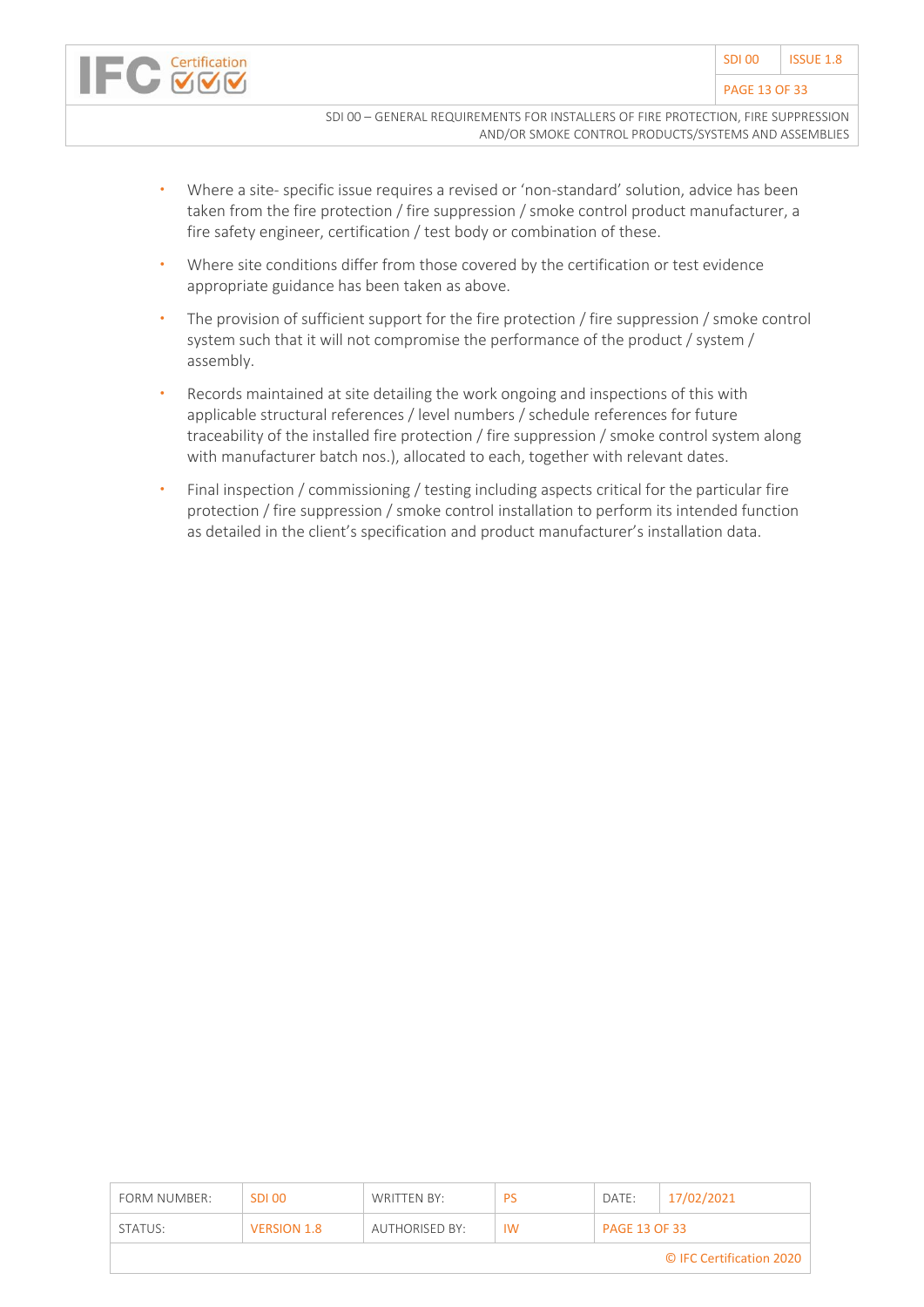#### PAGE 14 OF 33

### <span id="page-13-0"></span>3.4 Personnel Requirements

#### 3.4.1 General

Certification

The installation contractor shall identify the staff undertaking the roles of authorised person, supervisor and installer. The competency level of all key supervisory and installation / service personnel will be reviewed including project managers, site installation fitters, service engineers and all other staff associated with design, installation, commissioning or servicing process. Training records for both in-house and external training, will be audited. The requirements set out in section 3.3.1.7 of this document must be demonstrated by the contractor. At least two competency assessed individuals will be employed or sub-contracted by the company (this shall include a supervisor who reviews the work undertaken by installers).

#### 3.4.2 Authorised Person

- 3.4.2.1 The authorised person shall manage the technical fundamentals, the procedures and risks together with the requirements of the relevant standards and regulations for the services provided by the installation contractor.
- 3.4.2.2 The authorised person shall demonstrate appropriate training, practical experience and competence in the services provided by the installation contractor.
- 3.4.2.3 The authorised person shall have comprehensive, specialised factual and theoretical knowledge in the services provided by the installation contractor.
- 3.4.2.4 The authorised person shall exercise management and supervision in the context of the services provided by the installation contractor.
- 3.4.2.5 The authorised person shall manage the professional development of themselves and other individuals.

#### 3.4.3 Designer

- 3.4.3.1 The designer shall be responsible for the design of the fire protection / fire suppression / smoke control system where the specific product family type requires a design capability.
- 3.4.3.2 The designer shall demonstrate appropriate training in the design of the services provided by the installation contractor, as applicable to the type of systems the company installs, and the design standards which relate to this work (as defined in the applicable IFCC scheme document).
- 3.4.3.3 The designer shall have factual and theoretical knowledge in the design of the services provided by the installation contractor including as applicable the ability to carry out calculations (e.g. pressure & flow calculations) relating to system designs and to produce drawings / specifications / instructions to be used by the installers at site.

Note: The authorised person and the designer may be the same person within an installer company.

| FORM NUMBER:             | SDI 00             | WRITTEN BY:    | PS        | DATE:                | 17/02/2021 |  |  |  |
|--------------------------|--------------------|----------------|-----------|----------------------|------------|--|--|--|
| STATUS:                  | <b>VERSION 1.8</b> | AUTHORISED BY: | <b>IW</b> | <b>PAGE 14 OF 33</b> |            |  |  |  |
| © IFC Certification 2020 |                    |                |           |                      |            |  |  |  |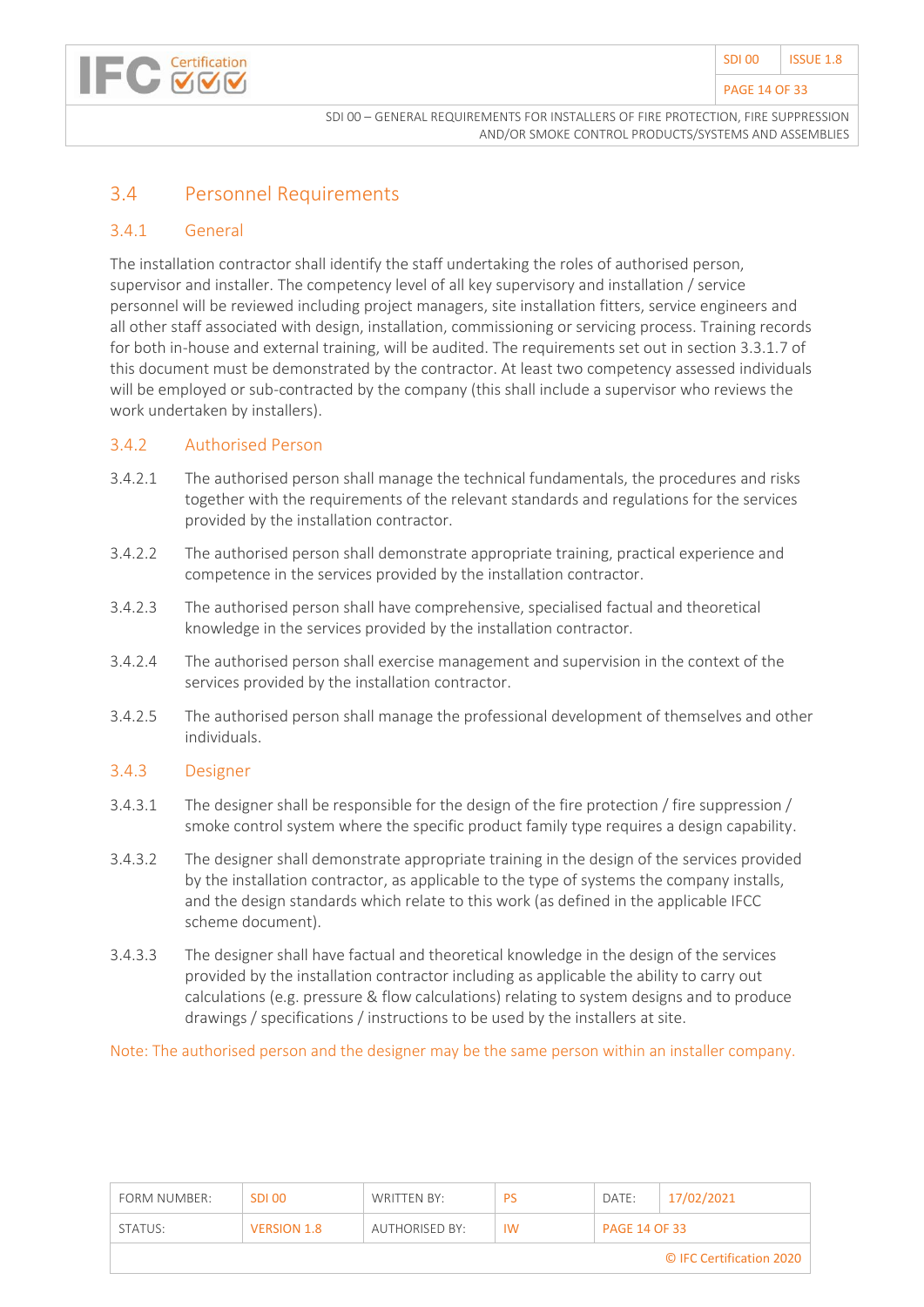

#### PAGE 15 OF 33

SDI 00 – GENERAL REQUIREMENTS FOR INSTALLERS OF FIRE PROTECTION, FIRE SUPPRESSION AND/OR SMOKE CONTROL PRODUCTS/SYSTEMS AND ASSEMBLIES

#### 3.4.4 Supervisor

- 3.4.4.1 The supervisor shall perform the technical fundamentals, the procedures and handle the risks together with the requirements of the relevant standards and regulations for the services provided by the installation contractor.
- 3.4.4.2 The supervisor shall demonstrate appropriate training, practical experience and competence in the services provided by the installation contractor.
- 3.4.4.3 The supervisor shall have factual and theoretical knowledge in the services provided by the installation contractor.
- 3.4.4.4 The supervisor shall demonstrate the ability to put into practice their knowledge.

Note: The authorised person and the supervisor may be the same person within an installer company.

#### 3.4.5 Installer

- 3.4.5.1 The installer shall perform the assigned tasks in a reliable way for the services provided by the installation contractor and take responsibility for completion of the tasks.
- 3.4.5.2 The installer shall have appropriate training, practical experience and competence in the services provided by the installation contractor.
- 3.4.5.3 The installer shall have knowledge of the facts, principles, processes and general concepts in the services provided by the installation contractor.
- 3.4.5.4 The installer shall have the ability to select and apply basic methods, tools, materials and information.

#### 3.4.6 Competency Assessment

3.4.6.1 IFCC shall undertake verification of samples of recent or current on-site installation, commissioning or servicing work for each employed or sub-contracted installer / service engineer to ensure that this work conforms to the manufacturer's specifications (The verification process will make best use of all available technologies including, but not limited to, on-site inspection and traceable dated photographic evidence).

> Existing installers/service engineers will be interviewed to establish their level of competence.

3.4.6.2 A record shall be maintained of the C.V.s / training records of all installation and service engineers that are capable of carrying out an installation or supervising an installation carried out by installers, who have not previously been competency assessed.

#### 3.4.7 Subcontract Staff

Where a contractor uses sub-contract staff to supplement their directly employed staff the contractor shall maintain evidence of sub-contract agreements\* (in writing).

#### Note: A model sub-contract agreement is included in this document at Appendix B as an example

| FORM NUMBER:             | SDI 00             | WRITTEN BY:    | <b>PS</b> | DATE:                | 17/02/2021 |  |  |
|--------------------------|--------------------|----------------|-----------|----------------------|------------|--|--|
| STATUS:                  | <b>VERSION 1.8</b> | AUTHORISED BY: | <b>IW</b> | <b>PAGE 15 OF 33</b> |            |  |  |
| © IFC Certification 2020 |                    |                |           |                      |            |  |  |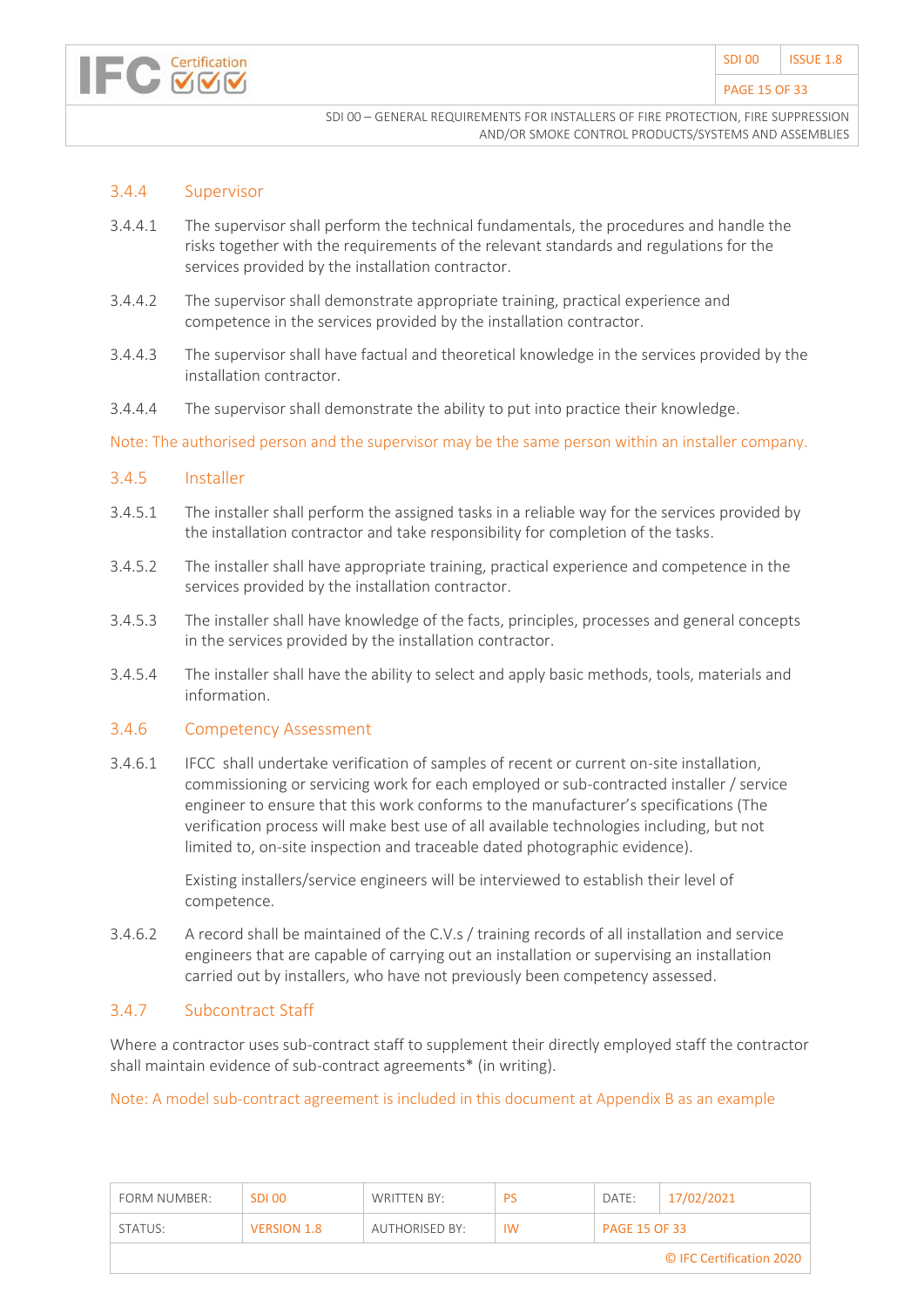

### <span id="page-15-0"></span>3.5 Maintenance (where applicable)

- 3.5.1 Where ongoing maintenance is a requirement of the particular IFCC Installation Contractor Certification Scheme, the Contractor shall offer each client a maintenance contract for the installed fire protection / fire suppression / smoke control system. The contract shall be specific to the building, shall identify the number and type of fire protection / fire suppression / smoke control products / assemblies installed and shall be allocated a unique reference number for traceability purposes.
- 3.5.2 Upon completion of each installation contract the Contractor shall provide an O & M manual which details the correct operation of the fire protection / fire suppression / smoke control system, also details testing and checking routines to be carried out by the client / end user (responsible person.

The O & M manual shall also set out the frequency of service intervals with a description of the servicing / maintenance requirements as set out in the applicable manufacturer's manuals.

- 3.5.3 The Contractor shall only allocate suitably qualified service installers / engineers to undertake service and maintenance activities for which they have received appropriate manufacturer training. The Contractor shall maintain training records to support the allocation of service installers / engineers based on their proven competence.
- 3.5.4 The Contractor shall maintain a database of all maintenance contracts in order to assist in the planning and completion of all service and / or maintenance contract work. The database shall identify each contract by unique reference no. along with client name address of building in which they are installed, a contact name / telephone number / e-mail address and the types of fire protection / fire suppression / smoke control products / assemblies installed.
- 3.5.5 The Contractor's service installers / engineers shall carry out routine service work in accordance with the requirements set out in the manufacturer's manuals for the applicable type of product / assembly. The service installer / engineer shall not in the course of any maintenance work modify the product or assembly or its operation which may affect the performance of its function.
- 3.5.6 The Contractor's service installers / engineers shall maintain a record of all service and maintenance work on specific forms which shall be issued to the client/end user. All site maintenance logbooks / records pertaining to the fire protection / fire suppression / smoke control system, should be completed by the Contractor. The contractor's database shall be maintained to include all on-going service and maintenance work and where necessary shall include for "follow-up" visits to address non-complying fire protection / fire suppression / smoke control products / assemblies recorded during the service visit.
- 3.5.7 The Contractor shall have a procedure in place whereby the client/end user is notified immediately of any faults, non-compliances or deterioration of equipment, which may

| FORM NUMBER:             | <b>SDI00</b>       | WRITTEN BY:    | PS        | DATE:                | 17/02/2021 |  |  |  |
|--------------------------|--------------------|----------------|-----------|----------------------|------------|--|--|--|
| STATUS:                  | <b>VERSION 1.8</b> | AUTHORISED BY: | <b>IW</b> | <b>PAGE 16 OF 33</b> |            |  |  |  |
| © IFC Certification 2020 |                    |                |           |                      |            |  |  |  |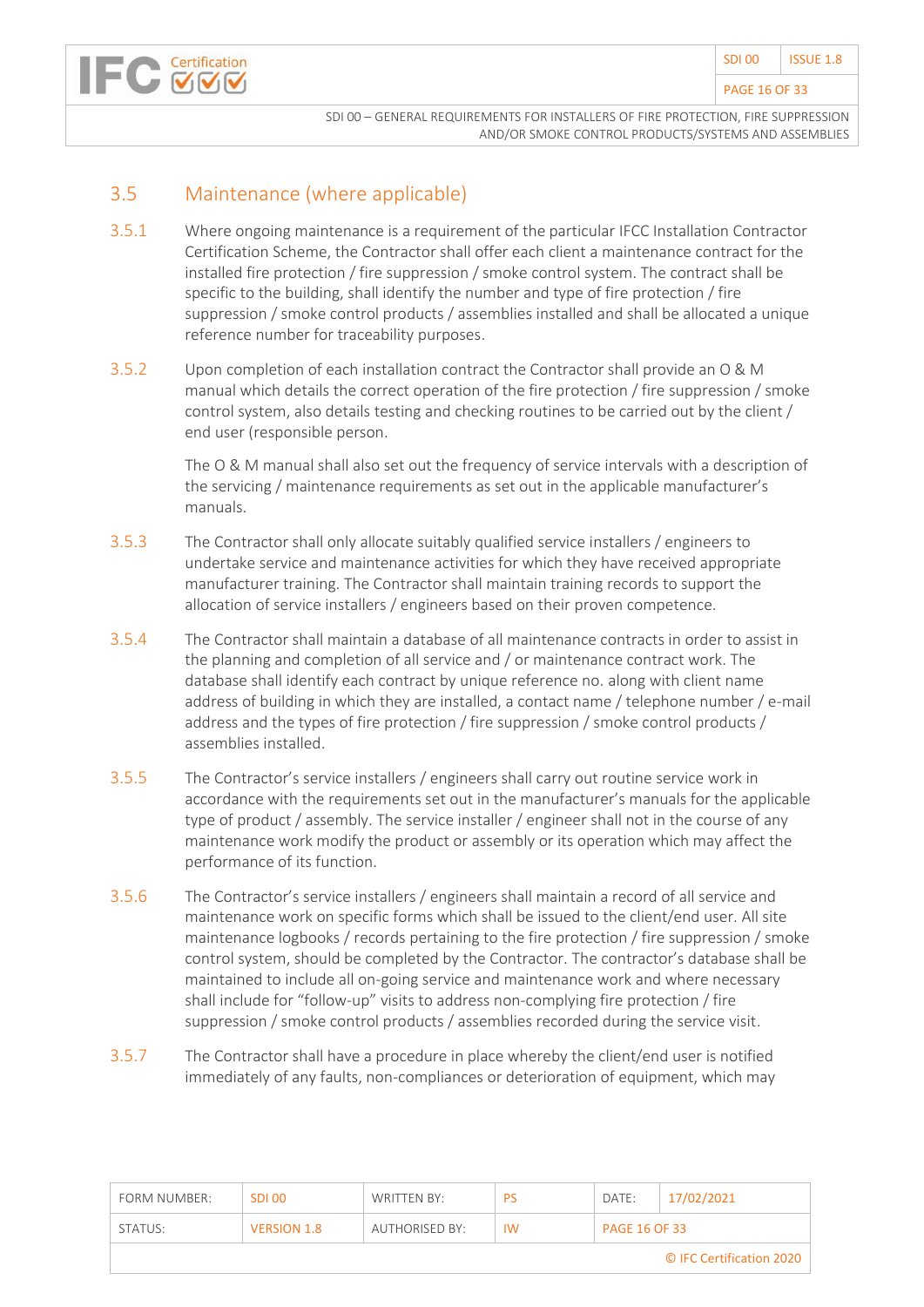

adversely affect the operation or integrity of the fire protection / fire suppression / smoke control assembly.

3.5.8 An appropriate emergency response service shall be offered to the client/end user as part of the maintenance contract, to ensure corrective action is taken as soon as possible and also to ensure that the fire protection / fire suppression / smoke control system is not impaired for unnecessarily long periods.

#### <span id="page-16-0"></span>4. ONGOING SURVEILLANCE ASSESSMENT AND SITE INSPECTIONS

#### <span id="page-16-1"></span>4.1 Notifying IFC Certification of Contract Award

- 4.1.1 Following satisfactory initial assessment, the Contractor will be awarded certification to the IFCC SDI ## Certification Scheme for Installers of XXXXXXXXXXX and will be allowed to use the IFC Certification Mark and will be allocated a password controlled secure location within the IFC Certification web database.
- 4.1.2 The Contractor shall upon award of a contract notify IFC Certification by registering a "Contract Advice" on the web-database. The Contractor shall complete all details requested by the "on-line" form (it is understood that contract start and completion dates may vary from those initially planned).
- 4.1.3 Upon completion of each contract the Contractor shall be required to complete a "Certificate of Conformity" (system installation certificate) on the IFC Certification database which shall be obtained by input of the URN for the particular contract. Upon completion of the certificate on the database it should be printed off, signed by the authorized signatory and passed to the client. There is no requirement for the Contractor to send any copies of certificates to IFC Certification as these will automatically be received by IFC Certification upon the action of the Contractor initiating printing of the certificate.
- 4.1.4 The IFC Certification web-database shall also be maintained to record all design, supervisory and installation staff who are recognized as competent by IFC Certification as a result of satisfactory training (see sections 3.3.1.7) and assessing (installation) works they have been involved with (see section 3.4.5.1).

#### <span id="page-16-2"></span>4.2 Annual Office Audits

Certification

4.2.1 After certification, the Contractor's office will be audited annually in accordance with the requirements outlined in section 3.3.1. Site installation audits may also be programmed to coincide with these annual office visits, (see 4.3 below).

> In times of national emergency when travel restrictions may be in place annual office audits may be conducted remotely in accordance with IFCC Operational Procedure OP12 'IFCC Remote Desktop Installer Annual Office Audit Procedure'

In addition, IFCC reserves the right to undertake office-based audits utilising internet applications such as Microsoft Teams where the client company has the capability to

| FORM NUMBER:             | SDI 00             | WRITTEN BY:    | PS        | DATE:                | 17/02/2021 |  |  |  |
|--------------------------|--------------------|----------------|-----------|----------------------|------------|--|--|--|
| STATUS:                  | <b>VERSION 1.8</b> | AUTHORISED BY: | <b>IW</b> | <b>PAGE 17 OF 33</b> |            |  |  |  |
| © IFC Certification 2020 |                    |                |           |                      |            |  |  |  |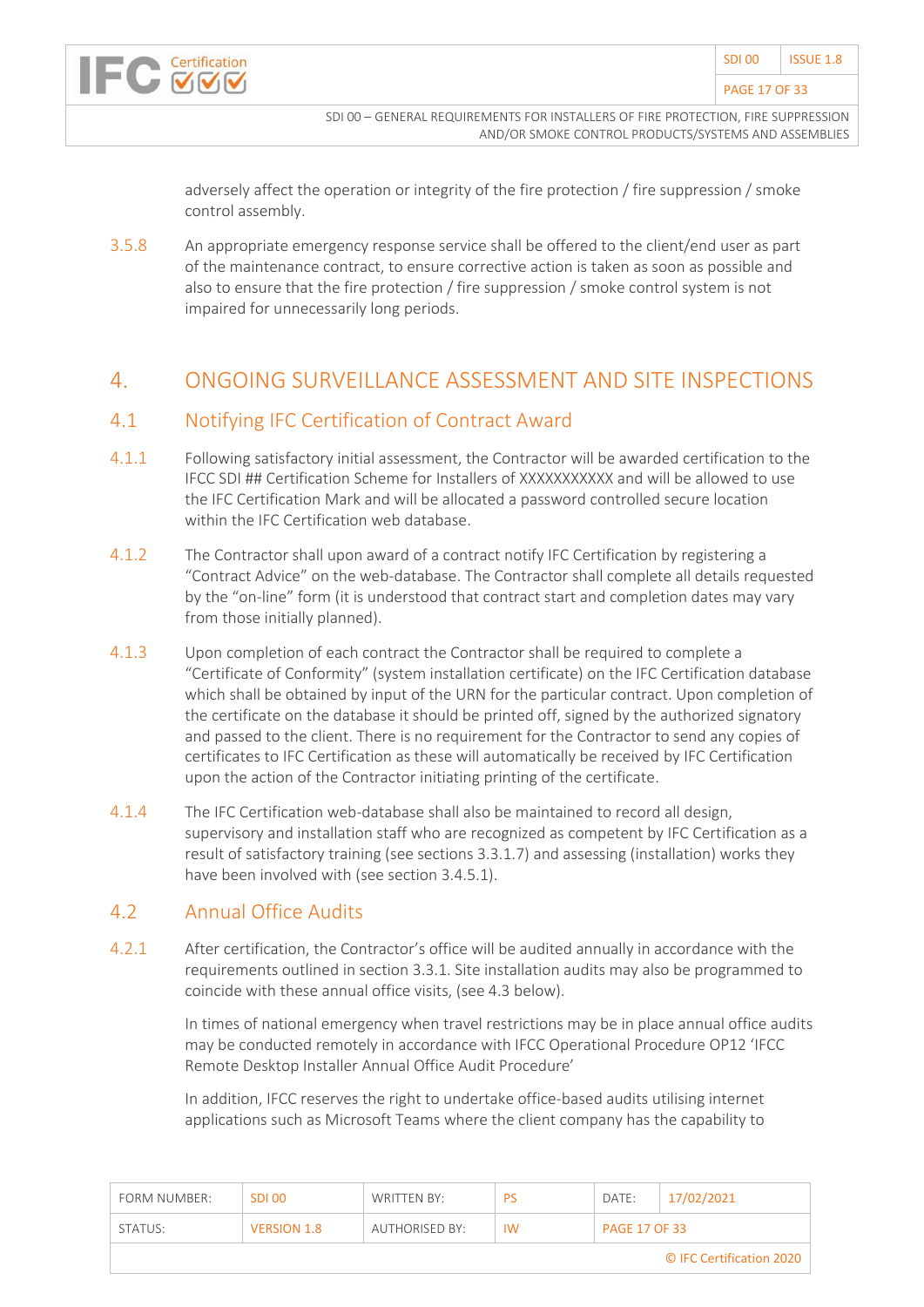

provide document (folder) share in real time and is able to meet the requirements of the office audit via a remote mechanism.

#### <span id="page-17-0"></span>4.3 Interim Site Audits

- 4.3.1 To ensure that the certified Contractor is maintaining compliance with the requirements of the IFCC SDI 00 Certification Scheme for Installers of XXXXXXXXXXXXX, interim installation audits will be carried out on both new and existing contracts\*. An arbitrary selection of jobs / sites will be reviewed / visited based on a variety of factors including, but not limited to, the following:
	- Size and complexity of installation
	- Type of fire protection / fire suppression / smoke control system installed
	- Contractor activity level
- 4.3.2 In addition to the above, compliance with the product manufacturer's installation instructions / data and the Contractor's own general standards of installation, (and where applicable) commissioning and servicing will be reviewed.

\*Note: final selection of the sites to be inspected / audited by IFC Certification, the Contractor shall arrange access to the site ensuring security clearance is approved (if required). IFC Certification should also be notified of any Health & Safety issues including Personal Protective Equipment and requirements for site inductions, if necessary, for any site visit.

- 4.3.3 Cancellation of any confirmed audit less than 48 hours in advance will be chargeable. Any expenses incurred by IFCC will be charged at cost i.e. train tickets, hotel accommodation and a charge of 50% of our standard additional audit fee will be levied. Repeated cancellations will incur the full standard additional audit fee and may result in suspension of Installer Certification.
- 4.3.4 Failure to allow the IFCC inspector to gain access to site within 45 minutes of the agreed start time will result in the inspector leaving and will incur the standard additional audit fee and any associated expenses.

#### <span id="page-17-1"></span>4.4 Audit Findings / Non-compliances

4.4.1 Further site audits may be required if any significant non-compliances are found on site. Additional site audits will be necessary until the non-compliance(s) are resolved. Noncompliances may take the form of installation deviations to the relevant manufacturer's installation instructions and / or standard, poor workmanship on site, or deficiencies in the management systems.

#### <span id="page-17-2"></span>4.5 Issue of Installation Conformity Certificate

4.5.1 Upon completion of a fire protection / fire suppression / smoke control installation project, the contractor shall issue a signed copy of the Certificate of Conformity which shall be downloaded from the IFC Certification web-database (see section 4.1.2) to the client, to

| FORM NUMBER:             | SDI 00             | WRITTEN BY:           | <b>PS</b> | DATE:                | 17/02/2021 |  |  |  |
|--------------------------|--------------------|-----------------------|-----------|----------------------|------------|--|--|--|
| STATUS:                  | <b>VERSION 1.8</b> | <b>AUTHORISED BY:</b> | <b>IW</b> | <b>PAGE 18 OF 33</b> |            |  |  |  |
| © IFC Certification 2020 |                    |                       |           |                      |            |  |  |  |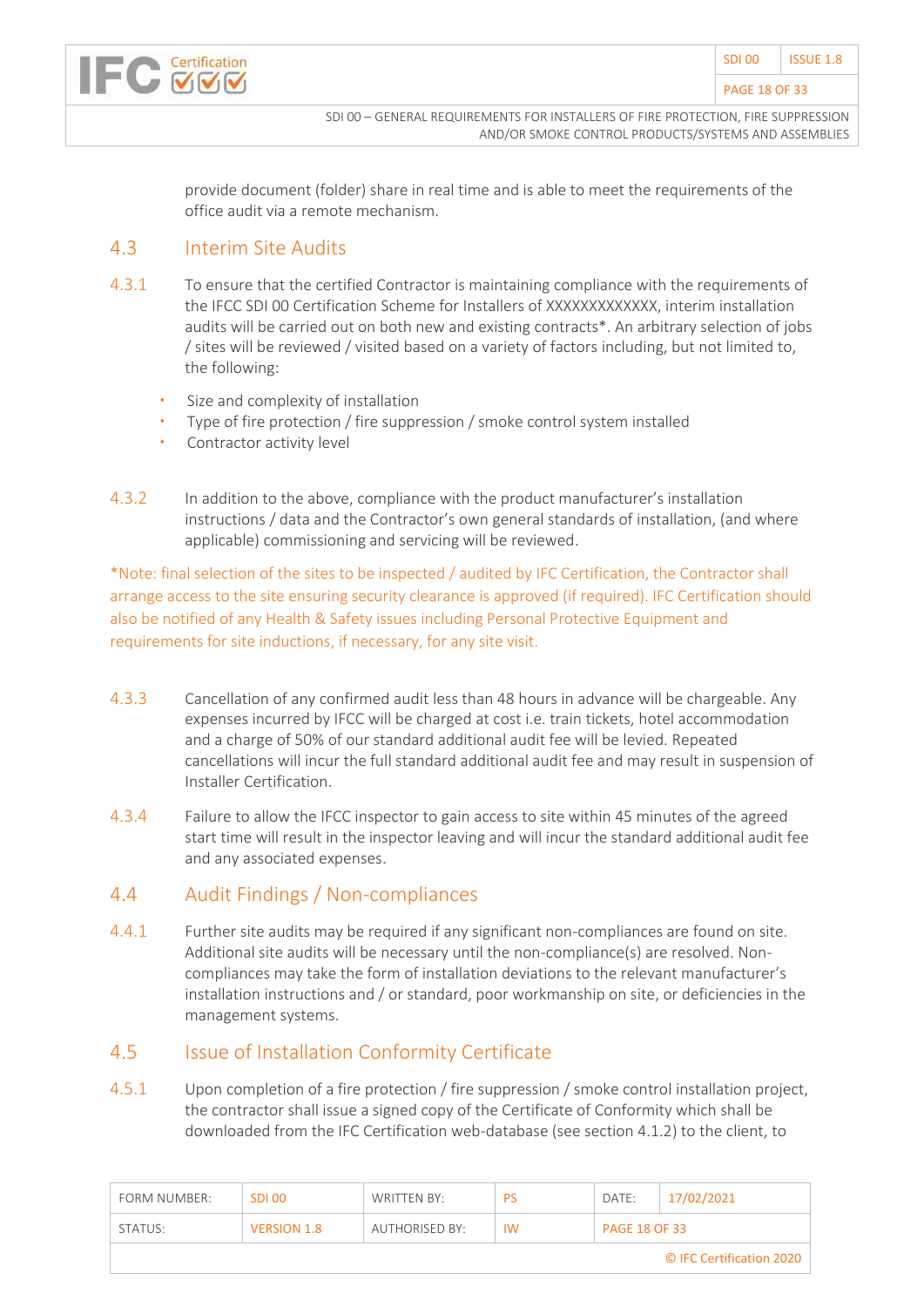

confirm that the fire protection / fire suppression / smoke control system installation complies with the relevant manufacturer's installation instructions and / or standard.\*

\*Note: Where the authority having jurisdiction has agreed any deviations to the applicable design standard, work scope these must be received in writing and must be maintained as a record for the particular job as an attachment to the design drawings / schedule / Certificate.

- 4.5.2 Any deviations to the standard or the original work-scope should be noted in the relevant section of the certificate for review by the authorities having jurisdiction.
- 4.5.3 In addition to issuing the original signed copy to the client, a copy of the Certificate of Conformity should be issued to the authority having jurisdiction, with an additional copy kept in the contract file.
- 4.5.4 In the case of multiple installations (such as a shopping centre) a separate Certificate shall be raised for each occupied business unit.
- 4.5.5 The contractor shall issue a set of "as installed" system drawings to the client (in addition to the C of C) for future use / reference. All as installed drawings must be correct and a true representation of the system at the time of certification / hand-over.
- 4.5.6 Unless a maintenance contract is in place the contractor must clarify to the client that the Certificate of Conformity will only be valid for 1 year from the date of issue of the certificate.
- 4.5.7 It is a condition of the IFCC SDI 00 Certification Scheme for Installers of Fire Protection / Fire Suppression and / or Smoke Control Products, Systems and Assemblies that the contractor raises a Certificate of Conformity upon completion of all installation works. If the contractor has not received final payment for the works, they may withhold the certificate and not issue it to the client until such payment is received. The contractor should at least raise the certificate to indicate to IFC Certification that the contract installation is complete.
- 4.5.8 IFC Certification will not (and cannot) issue a Certificate of Conformity for any system logged by the contractor at the request of their client as only the contractor can raise such a document.

# <span id="page-18-0"></span>5. NON-COMPLIANCES

#### 5.1

Minor non compliances raised during an office audit, design review or site audit may be closed out by providing IFCC with evidence of correction by post or it may at IFCC's discretion be held over to the next surveillance visit.

Major non compliances identified during an office audit, design review or site audit may require an additional visit to office and / or site, the need for such an additional visit will be discussed and agreed with the contractor who IFCC shall liaise with to make suitable arrangements to undertake the visit and will be subject to an additional 'day rate' for the return visit to the office or site, plus any associated expenses, unless evidence can be provided to address the issue raised.

| FORM NUMBER:             | SDI 00             | WRITTEN BY:    | <b>PS</b> | DATE:                | 17/02/2021 |  |  |  |
|--------------------------|--------------------|----------------|-----------|----------------------|------------|--|--|--|
| STATUS:                  | <b>VERSION 1.8</b> | AUTHORISED BY: | <b>IW</b> | <b>PAGE 19 OF 33</b> |            |  |  |  |
| © IFC Certification 2020 |                    |                |           |                      |            |  |  |  |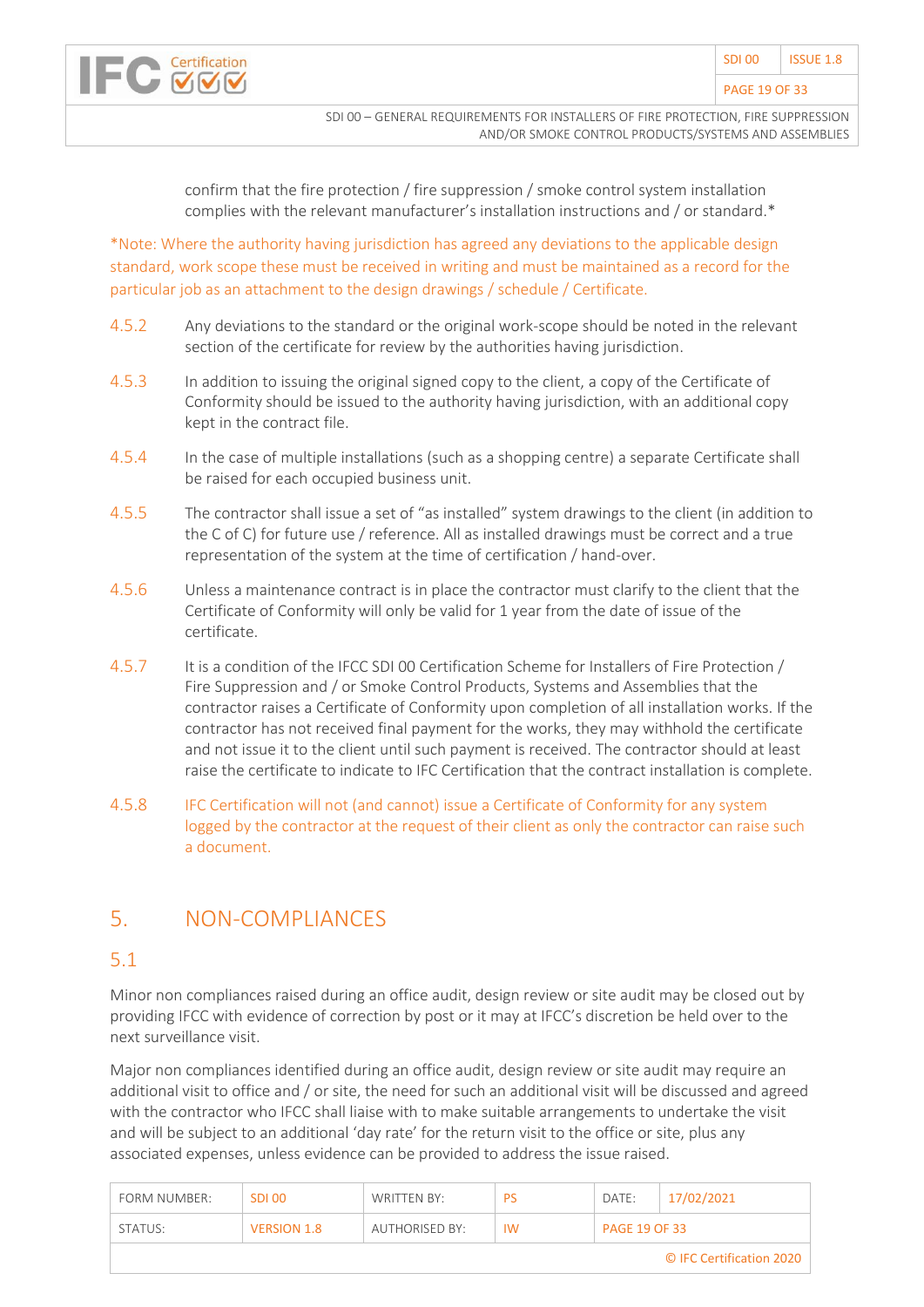

#### PAGE 20 OF 33



SDI 00 – GENERAL REQUIREMENTS FOR INSTALLERS OF FIRE PROTECTION, FIRE SUPPRESSION AND/OR SMOKE CONTROL PRODUCTS/SYSTEMS AND ASSEMBLIES

### 5.2

Site based non compliances raised as a result of non-compliant installation activities or poor workmanship shall generally result in a follow-up site visit being undertaken to ensure that the required corrections have been put in place. Arrangements shall be agreed between IFCC and the Contractor to ensure that the revisit can take place before any non-compliant work becomes inaccessible due to finishing trades covering the fire protection / fire suppression / smoke control Contractor's work. Dependent upon the details of non-compliance, IFCC may invoke a requirement to visit further jobs undertaken by the Contractor to ensure that the same issue resulting in the noncompliance is not found on other jobs undertaken by the contractor.

Revisits to site (and where necessary the Contractor's office) to check that corrections have been carried out and that the corrective action is effective shall be charged at the prevailing additional 'day rate' plus associated expenses.

#### 5.3

No contract with "open" non-compliances shall be certificated by issue of a Certificate of Compliance from the Contractor until the non-compliance has been corrected and checked by IFCC. Any contract related non-compliance raised by the IFCC Inspector shall result in a "Hold" being allocated to the particular contract in the IFCC web based database, this shall prevent the contractor from raising the Certificate of Compliance until the correction has been checked by the inspector as being satisfactorily addressed.

### 5.4

Where non-compliances have been raised, the applicant or certificated Contractor shall provide access to the IFCC inspector to enable a check of the corrective action to ensure it has been carried out and can be seen to be effective.

#### 5.5

Where a Certified Contractor continually has 'major non compliances' raised against the company during an office or site audit, IFCC will in consultation with the company consider suspending the Certified Contractor from the scheme with an agreed action plan for the company to implement before the suspension can be lifted. Any Contractor that fails to address the issues raised following suspension of their certificate, can have their certificate withdrawn.

#### 5.6

Observations raised during a design review or an office audit or site audit may be closed out by an additional visit to office / site as applicable, by providing IFCC with evidence of correction or if the observation is deemed by IFCC to be minor the close out may be held over to the next surveillance visit.

| FORM NUMBER:             | SDI 00             | WRITTEN BY:    | <b>PS</b> | DATE:                | 17/02/2021 |  |  |  |
|--------------------------|--------------------|----------------|-----------|----------------------|------------|--|--|--|
| STATUS:                  | <b>VERSION 1.8</b> | AUTHORISED BY: | <b>IW</b> | <b>PAGE 20 OF 33</b> |            |  |  |  |
| © IFC Certification 2020 |                    |                |           |                      |            |  |  |  |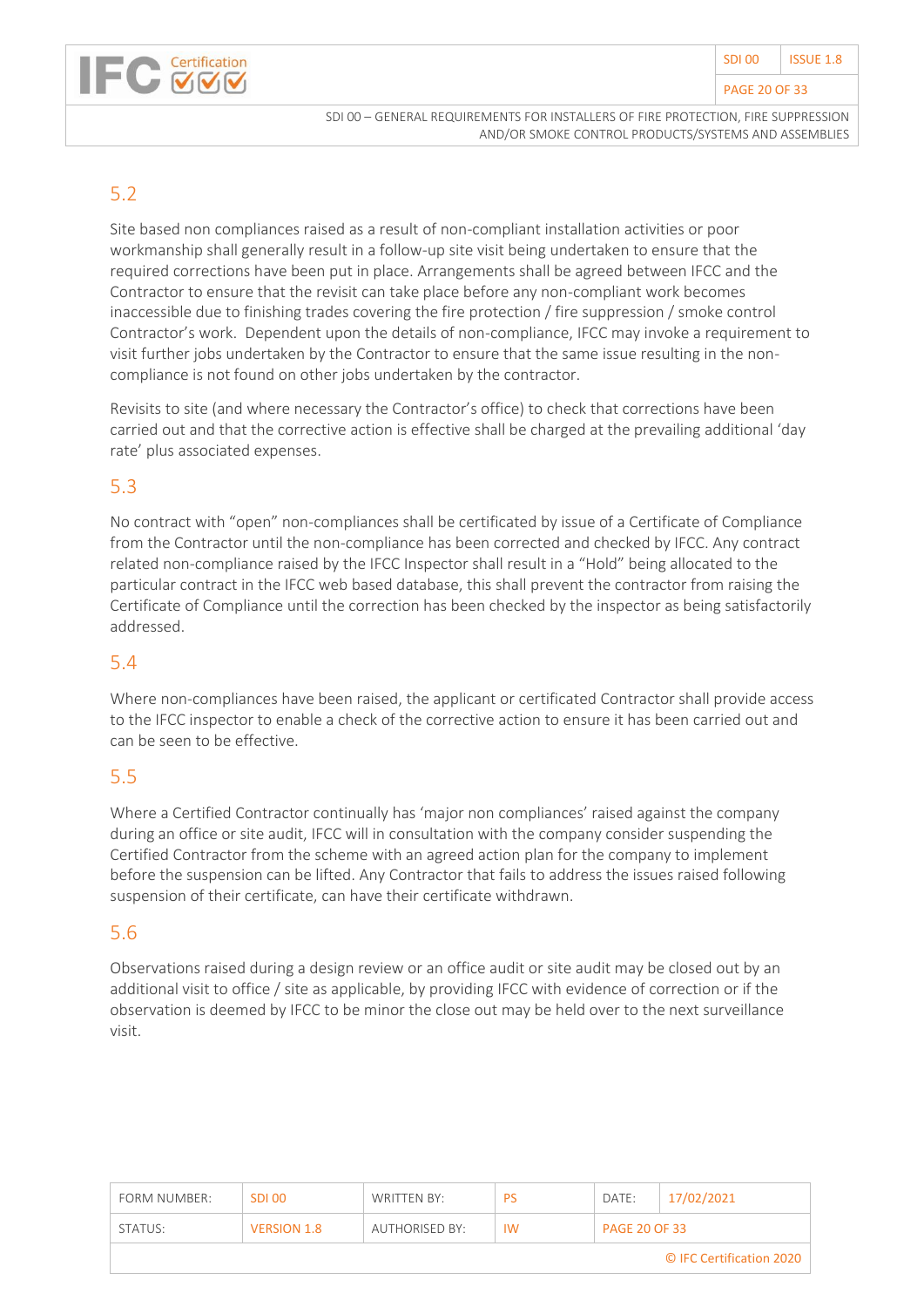

# <span id="page-20-0"></span>6. CONDITIONS OF ACCEPTANCE

#### <span id="page-20-1"></span>6.1 Initial Acceptance

Certification

6.1.1 Provided that the requirements identified above and in the specific IFCC SDI## Installation Contractor Certification Scheme document related to the type of product / system / assembly being installed are met, the contractor will receive certification and be listed in the IFCC Register of Certificated Installation Contractors. The listing awarded by IFC Certification shall be accompanied by a reference to the types of fire protection / fire suppression / smoke control products / systems / assemblies for which they have been awarded certification (see section 1.11). The certification is only valid if the contractor maintains the requirements of the scheme outlined in this document.

#### <span id="page-20-2"></span>6.2 Change of Company Details

6.2.1 The Contractor shall provide written notification (email, postal) to the IFC Certification Administrator of any changes which would affect certification of this scheme, including a change of company name, company registration or location.

# <span id="page-20-3"></span>7. BENEFITS OF THE IFC CERTIFICATION SCHEME

#### 7.1

Due to the growth in the number of installers of fire protection / fire suppression / smoke control systems, the need to assess and control the competency of contractors is increasingly important. Since fire protection / fire suppression / smoke control products / systems / assemblies are designed and installed for life safety purposes, the adequacy and reliability of such work is paramount.

#### 7.2

This scheme will benefit clients/end users and their insurers by assisting in the selection of a competent and experienced contractor.

#### 7.3

A list of IFCC Certificated Installation Contractors can be found on our website, in both geographical and alphabetical format.

| FORM NUMBER:             | <b>SDI00</b>       | WRITTEN BY:    | PS        | DATE:                | 17/02/2021 |  |  |
|--------------------------|--------------------|----------------|-----------|----------------------|------------|--|--|
| STATUS:                  | <b>VERSION 1.8</b> | AUTHORISED BY: | <b>IW</b> | <b>PAGE 21 OF 33</b> |            |  |  |
| © IFC Certification 2020 |                    |                |           |                      |            |  |  |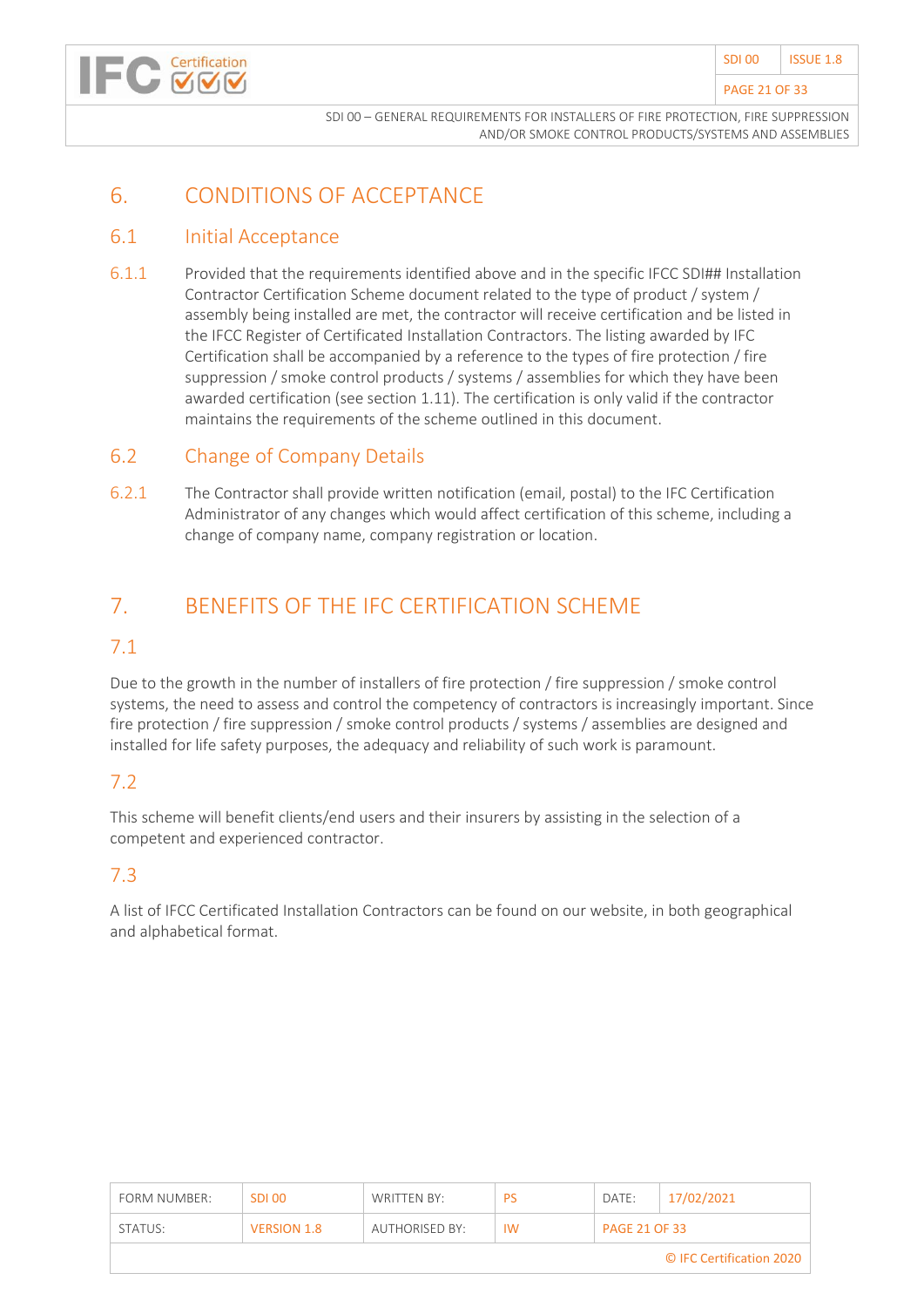

# <span id="page-21-0"></span>8. APPLICATIONS PROCESS

IFC Certification welcomes application to the scheme from contractors working in the UK and Ireland. Application can be made online by completing the web based forms available from our website at www.ifccertification.com

Alternatively, application forms are available at the following address:

IFC Certification Ltd. 20 Park Street Princes Risborough Buckinghamshire HP27 9AH

Email:

| phil.sargent@ifcgroup.com                         | (Passive fire protection systems)                                              |
|---------------------------------------------------|--------------------------------------------------------------------------------|
| David.mowatt@ifcgroup.com (Smoke Control Systems) |                                                                                |
|                                                   | lan.woodhouse@ifcgroup.com (Sprinklers/fire Suppression/Smoke Control Systems) |

Upon receipt of the completed application form, IFC Certification will review the details and if acceptable, the contractor will be issued with a quotation and if formally accepted will be invoiced for the pre-certification audit fee. After payment of the fee, IFC Certification will make arrangements to conduct the initial audits as detailed in Section 3.3.

For any further information on this scheme or others offered by IFC Certification Ltd., please contact us at:

IFC Certification Ltd. 20 Park Street Princes Risborough Buckinghamshire HP27 9AH

Tel: 01844 275500 Email:

[David.mowatt@ifcgroup.com](mailto:David.mowatt@ifcgroup.com) (Smoke Control Systems)

[phil.sargent@ifcgroup.com](mailto:phil.sargent@ifcgroup.com) (Passive fire protection systems) [Ian.woodhouse@ifcgroup.com](mailto:Ian.woodhouse@ifcgroup.com) (Sprinklers/fire Suppression/Smoke Control Systems)

Ask for Phil Sargent, David Mowatt or Ian Woodhouse as appropriate

| FORM NUMBER:             | SDI 00             | WRITTEN BY:    | PS        | DATE:                | 17/02/2021 |  |  |
|--------------------------|--------------------|----------------|-----------|----------------------|------------|--|--|
| STATUS:                  | <b>VERSION 1.8</b> | AUTHORISED BY: | <b>IW</b> | <b>PAGE 22 OF 33</b> |            |  |  |
| © IFC Certification 2020 |                    |                |           |                      |            |  |  |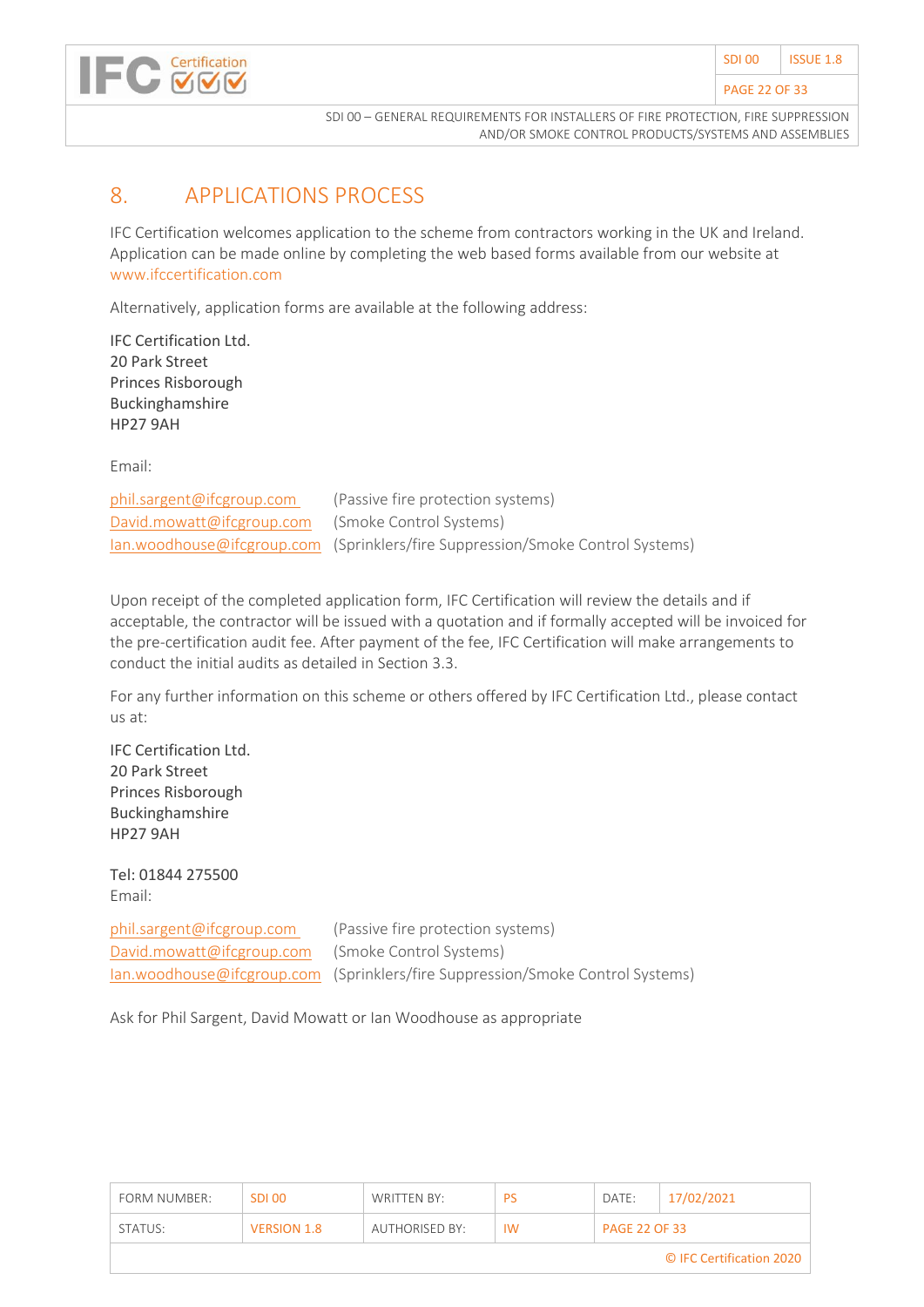



# <span id="page-22-0"></span>9. SCHEME FEES

The successful completion of the pre-certification process the contractor will be invoiced for the annual certification fee. Certification is awarded upon payment of this fee and formal acceptance of the draft certificate issued. The fees payable by a contractor for certification under the requirements of the applicable IFCC SDI ## Certification Scheme for Installers of XXXXXXXXXXXXXXX (various fire protection / fire suppression / smoke control products) are available upon request from IFC Certification Ltd. at the address given in 8.4

# <span id="page-22-1"></span>10. SCHEME REGULATIONS

#### 10.1

The technical requirements of the scheme are given in clause 3.2 of this document.

### 10.2

Applicants and certificated contractors shall nominate a representative and, if appropriate, at least one deputy, authorised to act in the main representative's absence, who shall be responsible for all matters relating to their IFCC scheme certification. The representative (or deputy) shall be responsible for all IFCC scheme communications between IFCC and the company.

### 10.3

In the event that the nominated representative leaves the employment of the certified company it is the responsibility of the Senior Management to provide written notification to the IFCC Administrator of their departure and to notify IFCC of the nominated replacement. Failure to notify IFCC of a replacement within two weeks of the nominated representative leaving will result in the suspension of the company's certification until such time as this is made known to IFCC.

#### 10.4

Applicants and certificated Contractors shall be responsible for allowing IFCC accompanied free / safe access to their offices and sites on which they are working during normal working hours for the purposes of conducting initial, on-going random (as may be necessary) and annual surveillance audits and for providing information as required by the scheme and facilities as may reasonably be required by IFCC in order to verify compliance with scheme requirements as detailed in this document and any future revisions of it.

#### 10.5

The nominated representative of the contractor shall be responsible for informing IFCC immediately upon award of all new contracts and confirmation of dates agreed for undertaking the work. This shall be done securely on-line by completion of the Contracts in Hand notification form within the IFCC web-database.

| FORM NUMBER:             | <b>SDL00</b>       | WRITTEN BY:           | PS        | DATE:                | 17/02/2021 |  |  |
|--------------------------|--------------------|-----------------------|-----------|----------------------|------------|--|--|
| STATUS:                  | <b>VERSION 1.8</b> | <b>AUTHORISED BY:</b> | <b>IW</b> | <b>PAGE 23 OF 33</b> |            |  |  |
| © IFC Certification 2020 |                    |                       |           |                      |            |  |  |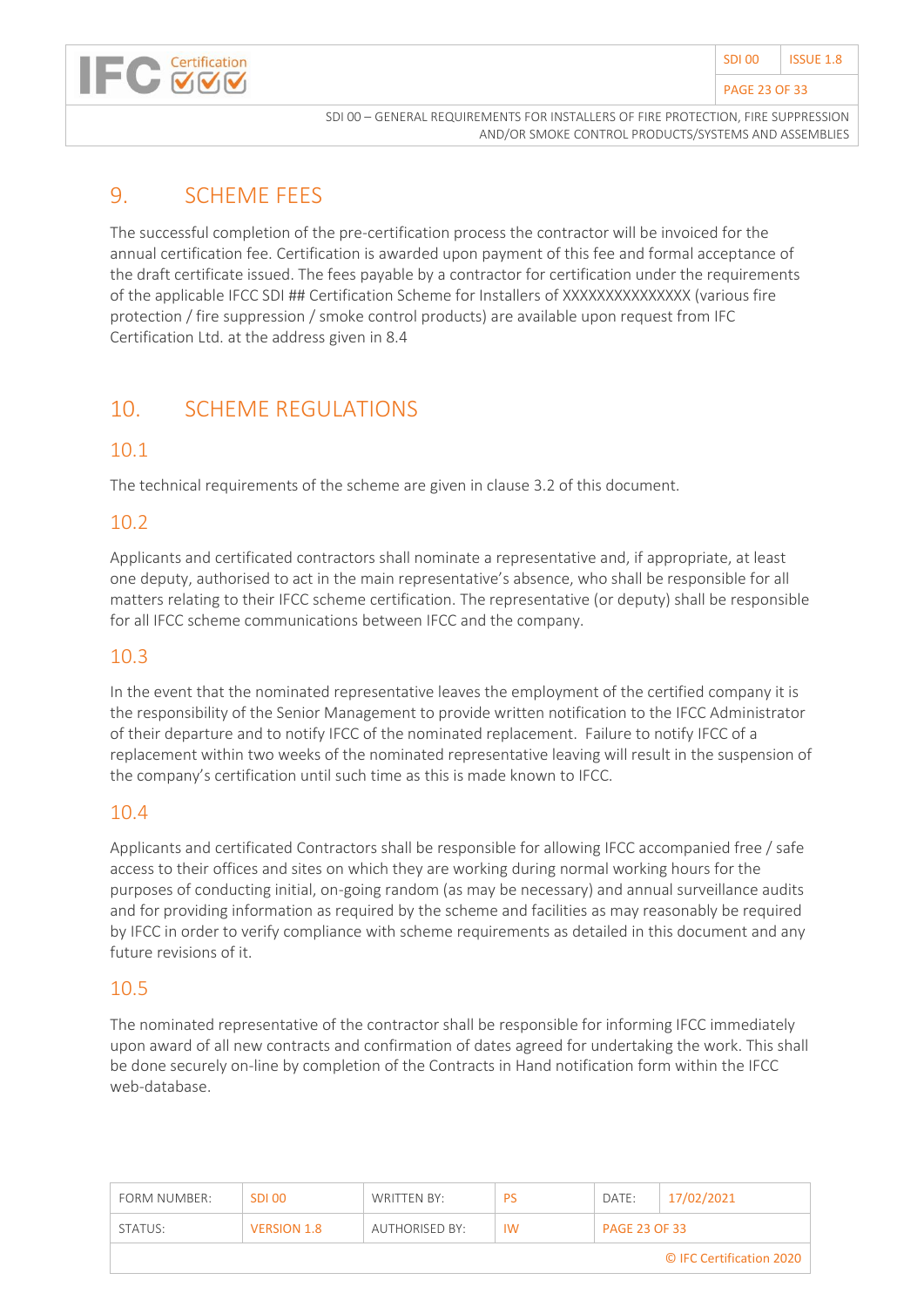

#### 10.6

A certificated contractor shall conduct their business in "good faith" and in accordance with the requirements, spirit and intent of the IFCC SDI 00 Certification Scheme for Installers of Fire Protection / Fire Suppression / Smoke Control Systems as described in this document and any future revisions of it.

### 10.7

Where no new installation contracts have been awarded to the company within a 3 month period, the nominated representative shall be responsible for making a declaration to IFCC that no such work has been awarded during this period. Failure to comply with this requirement shall initiate a reminder letter from IFCC identifying this lack of submission. Failure to respond to this letter within two weeks will result in suspension of certification and failure to respond within two weeks of suspension will result in the withdrawal of certification.

#### 10.8

Where no new installation contracts have been awarded to the company within a 3 month period the company may opt to freeze their Installer Certification by requesting the voluntary suspension of their IFCC certificate due a lack of fire protection / fire suppression / smoke control activity. Under this agreement an invoice will be issued to the value of £300 to cover the costs of this temporary suspension. During this period the company will not be able to add contract notifications or issue certificates of conformity via the IFCC web database. The company will still be listed as a certified installer enabling prospective clients to view their certification held with IFCC.

#### 10.9

This voluntary suspension will be valid for a period of up to 12 months from the date of implementation. Should IFCC receive no notification that the company has secured further fire protection contracts the company's certificate will automatically be removed from the IFCC web database at the end of this period and certification formally withdrawn.

#### 10.10

Should the company be successful in securing fire protection / fire suppression / smoke control contracts during this period the company should contact the IFCC Site Inspection Manager or IFCC Administrator so that arrangements can be made for their assigned IFCC auditor to carry out appropriate audits to verify that the company has the required competent staff/installers, licences and equipment related to their work activities. The voluntary suspension will be rescinded and certification re-instated subject to successful audits and payment of the appropriate fees being made.

#### 10.11

Certificated Contractors may use subcontracted installers (as set out in section 3.4.7) to supplement their own staff provided that these subcontracted staff members have satisfactorily undertaken appropriate training which has been verified by IFCC and a sub-contract agreement is in place between the certificated company and the particular individual(s).

| FORM NUMBER:             | SDI 00             | WRITTEN BY:    | <b>PS</b> | DATE:                | 17/02/2021 |  |  |
|--------------------------|--------------------|----------------|-----------|----------------------|------------|--|--|
| STATUS:                  | <b>VERSION 1.8</b> | AUTHORISED BY: | <b>IW</b> | <b>PAGE 24 OF 33</b> |            |  |  |
| © IFC Certification 2020 |                    |                |           |                      |            |  |  |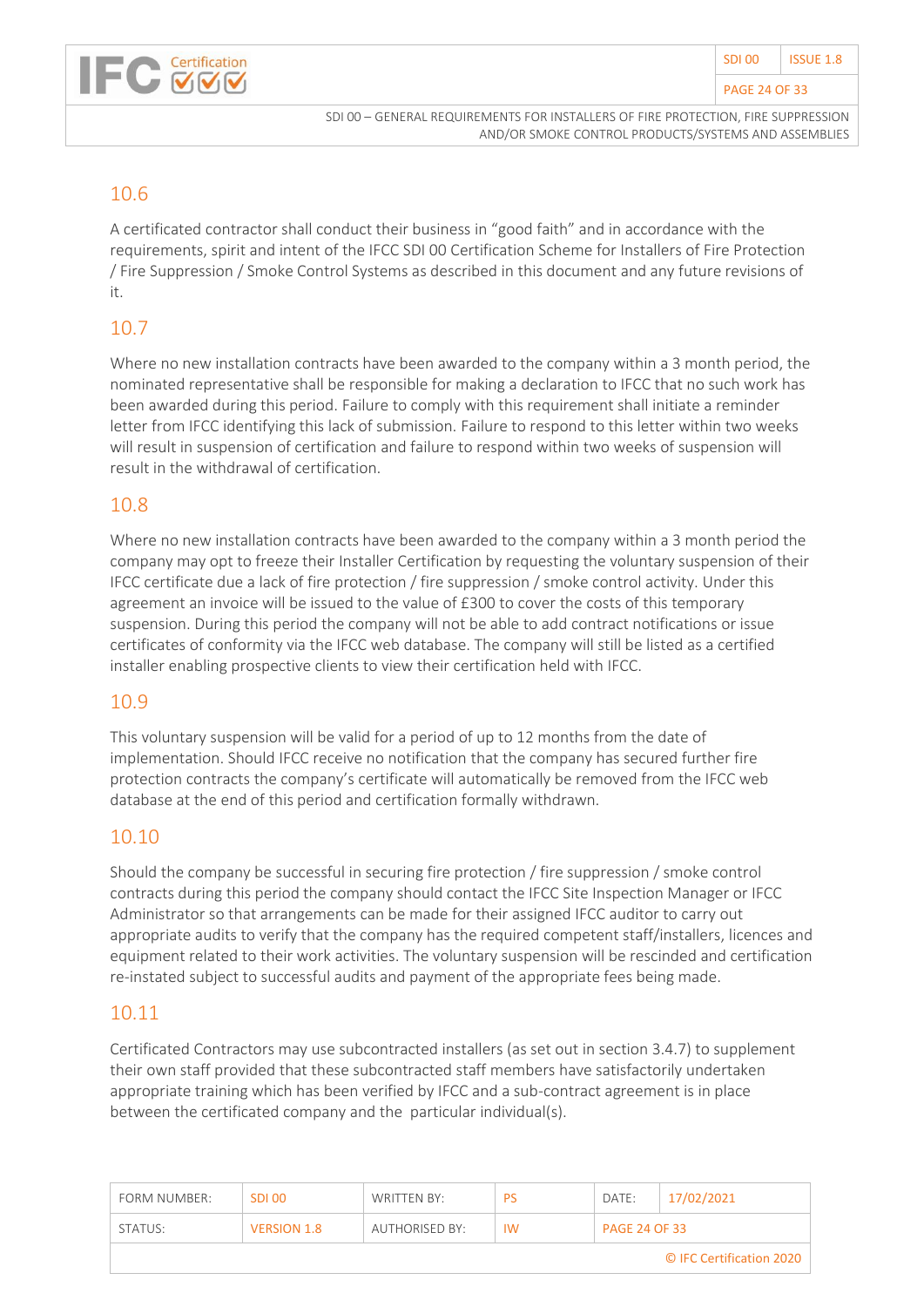#### PAGE 25 OF 33



SDI 00 – GENERAL REQUIREMENTS FOR INSTALLERS OF FIRE PROTECTION, FIRE SUPPRESSION AND/OR SMOKE CONTROL PRODUCTS/SYSTEMS AND ASSEMBLIES

#### 10.12

Certificated Contractors shall be permitted to use the IFCC Certification mark in accordance with the requirements given in Appendix A of this document and make reference to being certificated under the requirements of the scheme. Any proposed promotional material where the mark is depicted shall be submitted to IFCC for approval before the mark is used. If IFCC considers the wording or illustration to be misleading in any way, the certificated company shall amend the material to the satisfaction of IFCC.

The certificated company's right to use the mark is not transferable.

#### 10.13

In principle a certificated Contractor shall not undertake any fire protection / fire suppression / smoke control assembly installation work outside these scheme requirements, either at its own discretion or in accordance with the wish of a third party. If however the certificated contractor is instructed to deviate from scheme requirements they shall make it absolutely clear to all parties concerned (including end-users) in express written terms that the work being undertaken & reported is outside of the scope of the scheme and its requirements. This should be a clear disclaimer for the items of work affected. Copies of this disclaimer shall be forwarded to the client and IFCC.

#### 10.14

A certificated Contractor may terminate its certification upon written notification to IFCC. A minimum of three months' notice of termination shall be given. Upon termination either by the certificated company or by IFCC in accordance with these requirements, the company shall forthwith discontinue the use of both the IFCC certification mark and all claims of certification under the IFCC SDI 00 Certification Scheme for Installers of Fire Protection / Fire Suppression / Smoke Control Systems. No further fees will be due from the date of termination except for unpaid fees accruing from before the date of termination. No fees already paid will be refunded. During the period of notice of termination, the company shall continue to comply fully with the scheme requirements. The company entry on the IFCC Website will be suspended / terminated at the discretion of IFCC.

#### 10.15

IFCC may, at its discretion, revoke, amend, refuse to grant, renew or extend certification if a certificated contractor fails to comply with the provisions of these requirements or becomes subject to the bankruptcy laws or enters into liquidation or is convicted of any offence tending to discredit its bona fides. Such a decision and the grounds for it will be communicated to the certificated company in writing. The Contractor's entry on the IFCC Website will be suspended / terminated at the discretion of IFCC.

#### 10.16

IFCC SDI 00 Certification Scheme for Installers of Fire Protection / Fire Suppression / Smoke Control Systems certification shall be re-assessed through the surveillance process on an annual on-going basis with contractor company certificates being valid for 5 years from date of issue.

| FORM NUMBER:             | SDI 00             | WRITTEN BY:    | <b>PS</b> | DATE:                | 17/02/2021 |  |  |
|--------------------------|--------------------|----------------|-----------|----------------------|------------|--|--|
| STATUS:                  | <b>VERSION 1.8</b> | AUTHORISED BY: | <b>IW</b> | <b>PAGE 25 OF 33</b> |            |  |  |
| © IFC Certification 2020 |                    |                |           |                      |            |  |  |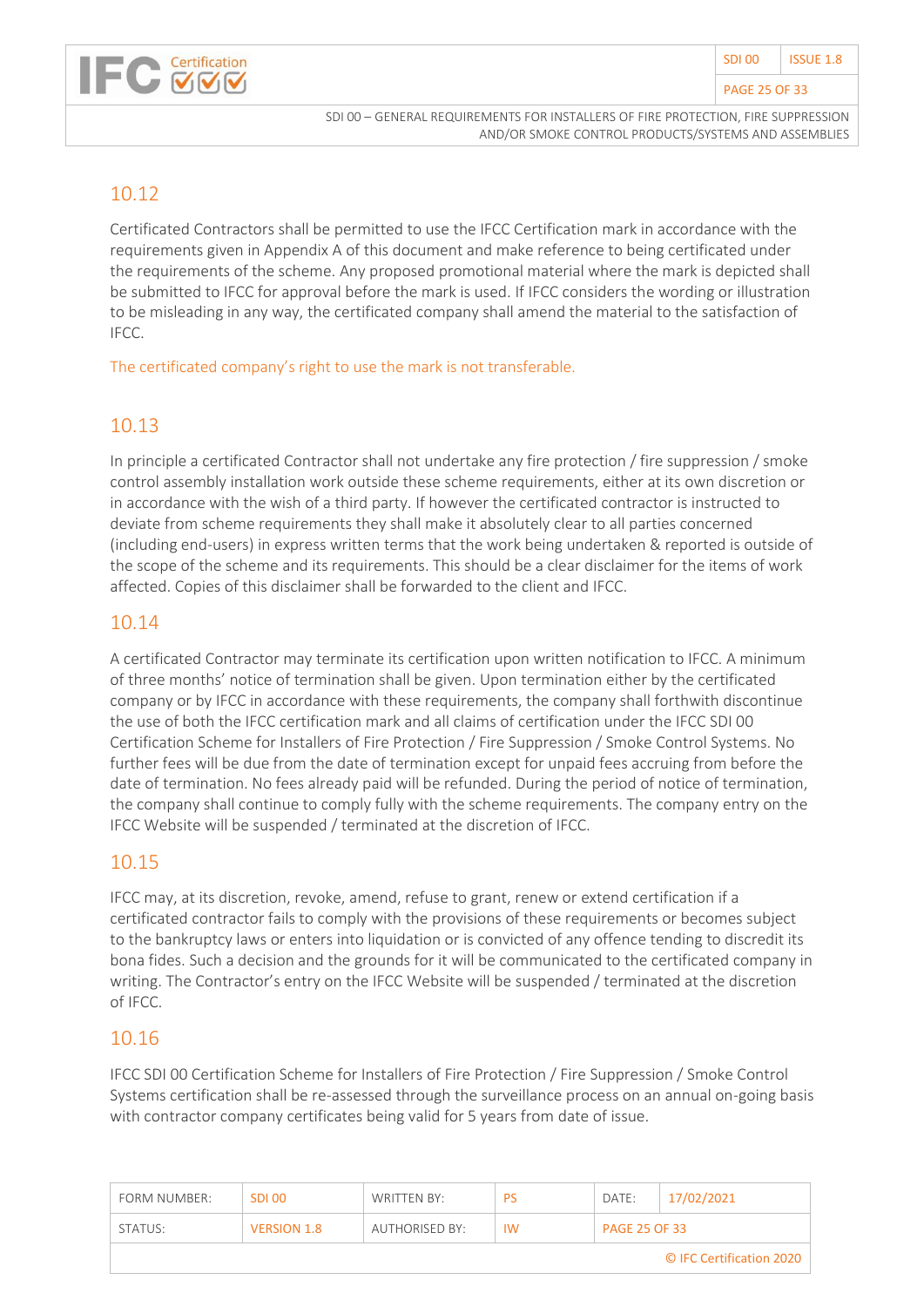#### PAGE 26 OF 33



SDI 00 – GENERAL REQUIREMENTS FOR INSTALLERS OF FIRE PROTECTION, FIRE SUPPRESSION AND/OR SMOKE CONTROL PRODUCTS/SYSTEMS AND ASSEMBLIES

#### 10.17

The IFCC SDI 00 Certification Scheme for Installers of Fire Protection / Fire Suppression / Smoke Control Systems fee structure is given in a separate fee schedule which is available on request from IFCC. Failure to pay the required fees as stated in this fee schedule within the specified time shall render a certificated contractor liable to their certification being revoked by IFCC. The company entry on the IFCC Website will be suspended / terminated at the discretion of IFCC.

#### 10.18

IFCC will investigate any complaint against a certificated company received from a third party or from another certified company concerning the certificated contractor's performance in respect of the scheme requirements.

#### 10.19

IFCC will, at its discretion, notify the certificated company of such complaints in order that the validity of the complaint can be established. Where IFCC establish that the complaint is valid corrective actions shall be agreed with the certificated company and implemented. Where such agreed corrective action is not implemented or further examples of similar issues are discovered, the company entry on the IFCC Website will be suspended / terminated at the discretion of IFCC.

#### 10.20

All complaints regarding scheme operation and a Contractor's performance shall be treated strictly privately and confidentiality between IFCC and the certificated company unless otherwise directed by legal closure or other legal circumstance. Any investigation of a serious complaint / non-conformance that requires IFCC to carry out an additional site or office audit will be charged at the additional 'day work rate' plus expenses.

Where any complaint raised against a certified company by another certified company turns out to be spurious or false, the associated costs for any investigation will be forwarded to the company making the complaint for reimbursement. Any complaints made by a third party will not be subjected to any costs being passed onto the third party.

#### Complaints Procedure

#### 10.21

Certificated Contractors complaining about conduct of IFCC Staff / decisions taken by IFCC related to the contractor's activities as covered by this document and complaints related to the operation of the IFCC SDI 00 Certification Scheme for Installers of Fire Protection / Fire Suppression / Smoke Control Systems are as follows;

#### 10.22

All complaints should be made in writing and addressed to: The IFCC Director of Certification. All complaints received by IFCC are investigated and actions taken where appropriate.

| <b>FORM NUMBER:</b>      | SDI 00             | WRITTEN BY:    | PS        | DATE:                | 17/02/2021 |  |  |
|--------------------------|--------------------|----------------|-----------|----------------------|------------|--|--|
| STATUS:                  | <b>VERSION 1.8</b> | AUTHORISED BY: | <b>IW</b> | <b>PAGE 26 OF 33</b> |            |  |  |
| © IFC Certification 2020 |                    |                |           |                      |            |  |  |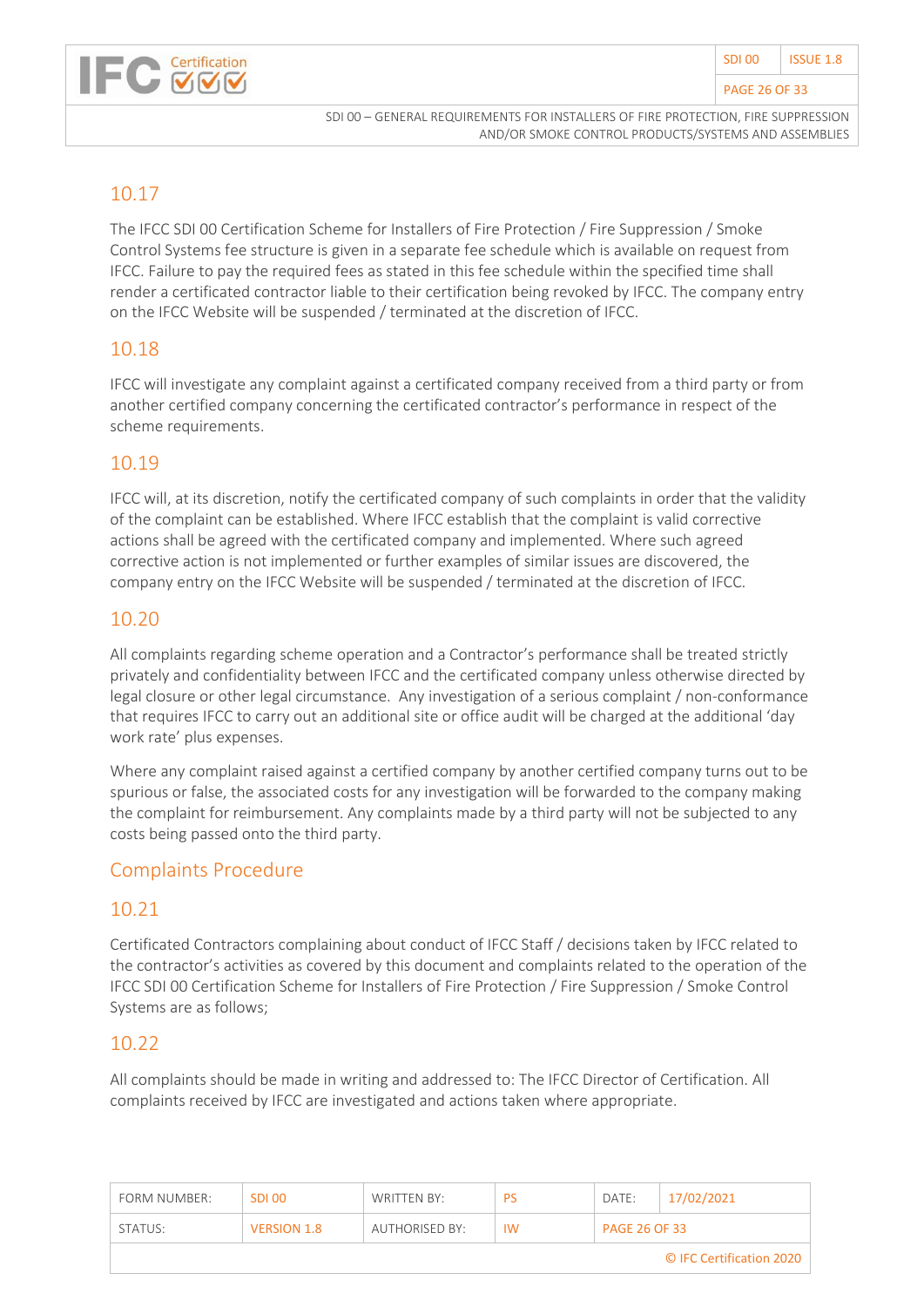

#### 10.23

Upon receipt of a written complaint it will be logged on the date of receipt and will be reviewed by the IFCC Director of Certification or the IFCC Scheme Manager at the earliest opportunity.

#### 10.24

\*The IFCC Director of Certification shall conduct an investigation into the complaint which may involve discussion with the IFCC Site Inspection Manager, IFCC Administrator, or a third party to establish basis and background to complaint. If the complaint is not of a confidential nature (one which can be openly discussed in the presence of others who may have similar concerns), the complaint may be discussed at a scheme / Industry Liaison Meeting. In such a case the complainant will be advised of the complaint's inclusion on the agenda of the next liaison meeting and the proposed date of the meeting.

\*Note: Where the complaint is related to action taken or a decision made by the IFCC Director of Certification, the IFCC Site Inspection Manager shall conduct the investigation.

#### 10.25

The IFCC Director of Certification shall upon completion of all investigation related to the complaint be responsible for deciding whether or not the complaint is valid / justified.

#### 10.26

Where the decision is taken that the complaint is valid the IFCC Director of Certification shall initiate corrective action to address the complaint and shall notify the complainant in writing of the action taken / to be implemented to address the complaint. The IFCC Director of Certification shall be responsible for reviewing the action taken to ensure it is working to prevent a recurrence of the instance which resulted in the complaint being made.

#### 10.27

Where the decision is taken that the complaint is not justified, the IFCC Director of Certification shall notify the complainant in writing of his decision. The complainant shall be offered the facility to appeal against the decision in which case the Appeals Procedure shall be invoked should the complainant decide to appeal the decision.

#### Appeals Procedure

#### 10.28

Applicants and certificated contractors have the right of appeal against any decision made by IFCC against these requirements and in respect of their application for Certification or termination of a contractor company's certification. In order to invoke this procedure, the appellant shall accept the following procedure.

#### 10.29

Notice of any appeal shall be made in writing and addressed to the IFCC Director of Certification, IFCC within 14 days of official notification of the decision. The appellant shall clearly set out the grounds for

| FORM NUMBER:             | SDI 00             | WRITTEN BY:    | PS        | DATE:                | 17/02/2021 |  |  |
|--------------------------|--------------------|----------------|-----------|----------------------|------------|--|--|
| STATUS:                  | <b>VERSION 1.8</b> | AUTHORISED BY: | <b>IW</b> | <b>PAGE 27 OF 33</b> |            |  |  |
| © IFC Certification 2020 |                    |                |           |                      |            |  |  |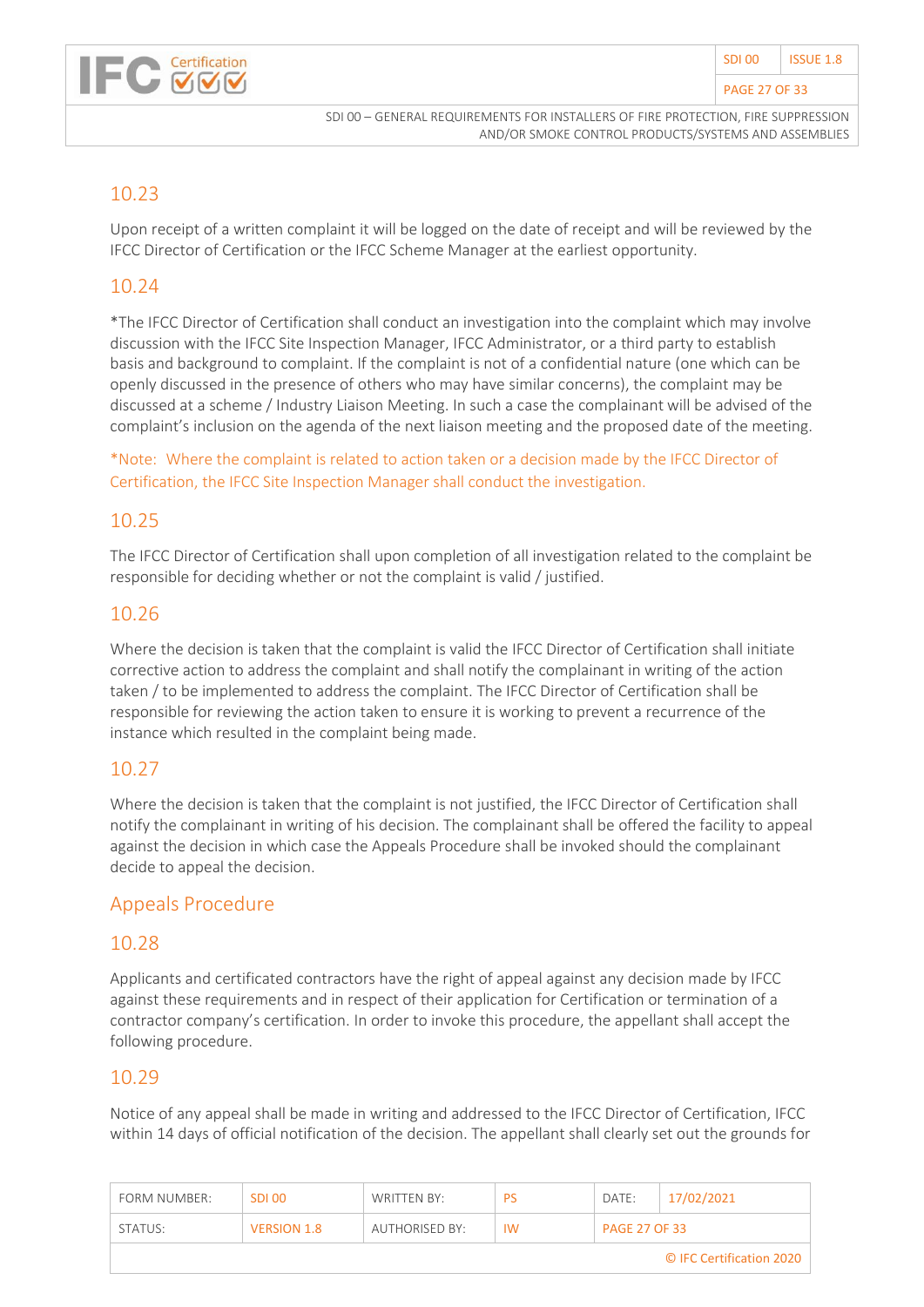

the appeal and shall enclose a cheque for £2,500.00 made payable to "IFC Certification Ltd." to cover the costs of the appeal (refundable only where the Appeals Panel finds in favour of the Appellant).

### 10.30

The appeal shall be reviewed by the IFCC Director of Certification or their designee (where the complaint leading to the appeal involved the Director) who may consult the Chairman of the IFCC Steering Committee or the IFCC Site Inspection Manager, who may contact the appellant to discuss the grounds for the appeal and may request further details if he believes there is insufficient information on which to make an informed judgement.

#### 10.31

The IFCC Director of Certification or their designee (where the complaint leading to the appeal involved the Director) shall attempt to resolve the appeal within 1 month of receipt of the written appeal. If the situation can be resolved to the satisfaction of both the appellant and IFCC within 1 month of receipt and it does not progress beyond this point, the fee is refunded. This may be as a result of certification being reinstated or by the appellant accepting the IFCC Director of Certification or their designee's decision made to terminate their certification based on the grounds surrounding the incident.

#### 10.32

In the case of resolution by the IFCC Director of Certification or their designee the relevant person will write to the appellant confirming the agreed resolution of the appeal and will return the appellant's cheque for £2,500.00. If the appeal can be resolved as detailed above, no appeals panel shall be constituted.

#### 10.33

If the IFCC Director of Certification or his designee (where the complaint leading to the appeal involved the Director) review fails to resolve the appeal, the Director shall contact the IFCC Steering Committee and request the constitution of an Appeals Panel. IFCC shall endeavour to facilitate hearing of an appeal by an Appeals Panel within 3 months of receipt of the written grounds for appeal.

#### 10.34

An Appeals Panel specifically constituted for the purpose of hearing an appeal which cannot be resolved by the IFCC Director of Certification or their designee will comprise 3 members of the IFCC Review Board, as selected by the Chairman of the IFCC Steering Committee. They will be selected such that no member has any direct or indirect commercial interest in the appeal. The Chairman of the IFCC Steering Committee will not be a member of the Appeals Panel but the Chairman will nominate one of the 3 members as the Appeals Panel Chairman

#### 10.35

When the subject of the appeal involves technical matters, the Review Board Chairman may arrange for one or more persons having suitable technical expertise to be available for consultation by the Appeals Panel. In such cases the Steering Committee will ensure that the persons nominated have no previous involvement with the certification issue in question.

| FORM NUMBER:             | SDI 00             | WRITTEN BY:    | PS        | DATE:                | 17/02/2021 |  |  |
|--------------------------|--------------------|----------------|-----------|----------------------|------------|--|--|
| STATUS:                  | <b>VERSION 1.8</b> | AUTHORISED BY: | <b>IW</b> | <b>PAGE 28 OF 33</b> |            |  |  |
| © IFC Certification 2020 |                    |                |           |                      |            |  |  |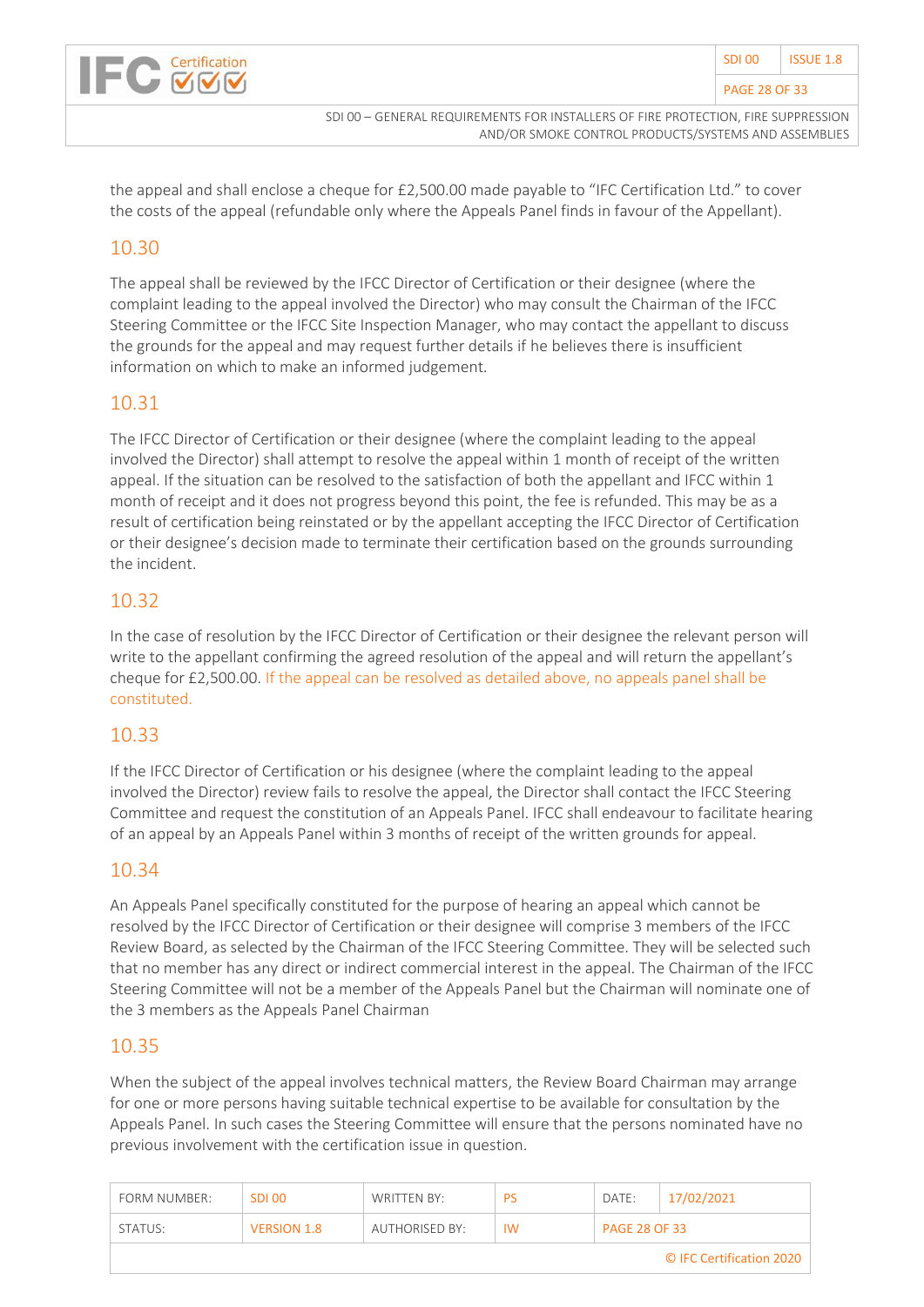

#### 10.36

The appellant will be notified of the proposed date of the appeal hearing, the composition of the Appeals Panel and any technical advisors to be made available to the panel not less than 14 days before the date of the meeting. The appellant may challenge the composition of the panel and/or the technical advisors within 2 days of being informed of the composition and shall provide written reasons for any challenge.

#### 10.37

The Appeals Panel Chairman will consider the reasons for any challenge and at their sole discretion will decide whether the composition of the Panel or technical advisors will be changed. In choosing any replacements, the Appeals Panel Chairman will take into account the reasons for the challenge to ensure that as far as possible the same objections will not apply to the replacements. No further challenges will be considered.

#### 10.38

The appellant has the right to be supported at the hearing of the Appeals Panel by a representative of their choice. Any such representative shall be notified to the Chairman of the Appeals Panel 14 days prior to the hearing. The Chairman has the right, on behalf of the Appeals Panel, to challenge any such nomination.

#### 10.39

The decision of the Appeals Panel will be decided by a simple majority and the decision will be final.

#### 10.40

The IFCC Director of Certification will be responsible for arranging the timing and location of the appeal hearing by the Appeals Panel which will be advised to the appellant at least 7 days in advance.

#### 10.41

The original decision will remain in force pending the meeting of the Appeal Panel at which both the appellant, the IFCC Director of Certification and any other relevant member of IFCC will be entitled to be heard in confidence. The IFCC Director of Certification, IFCC Site Inspection Manager or any other person nominated by the Appeals Panel will be responsible for implementing the decision of the Panel. The Chairman of the Appeals Panel will ensure that the appropriate action is correctly implemented.

#### 10.42

All correspondence related to the Appeals Procedure must be sent "Recorded Delivery".

#### Confidentiality

#### 10.43

IFCC will not disclose to any third party any information about a contractor or their activities gained as a result of carrying out certification of the contractor which may be considered confidential, without the contractor company's consent. This restriction will not apply to information required by bona fide

| FORM NUMBER:             | SDI 00             | WRITTEN BY:    | <b>PS</b> | DATE:                | 17/02/2021 |  |  |
|--------------------------|--------------------|----------------|-----------|----------------------|------------|--|--|
| STATUS:                  | <b>VERSION 1.8</b> | AUTHORISED BY: | <b>IW</b> | <b>PAGE 29 OF 33</b> |            |  |  |
| © IFC Certification 2020 |                    |                |           |                      |            |  |  |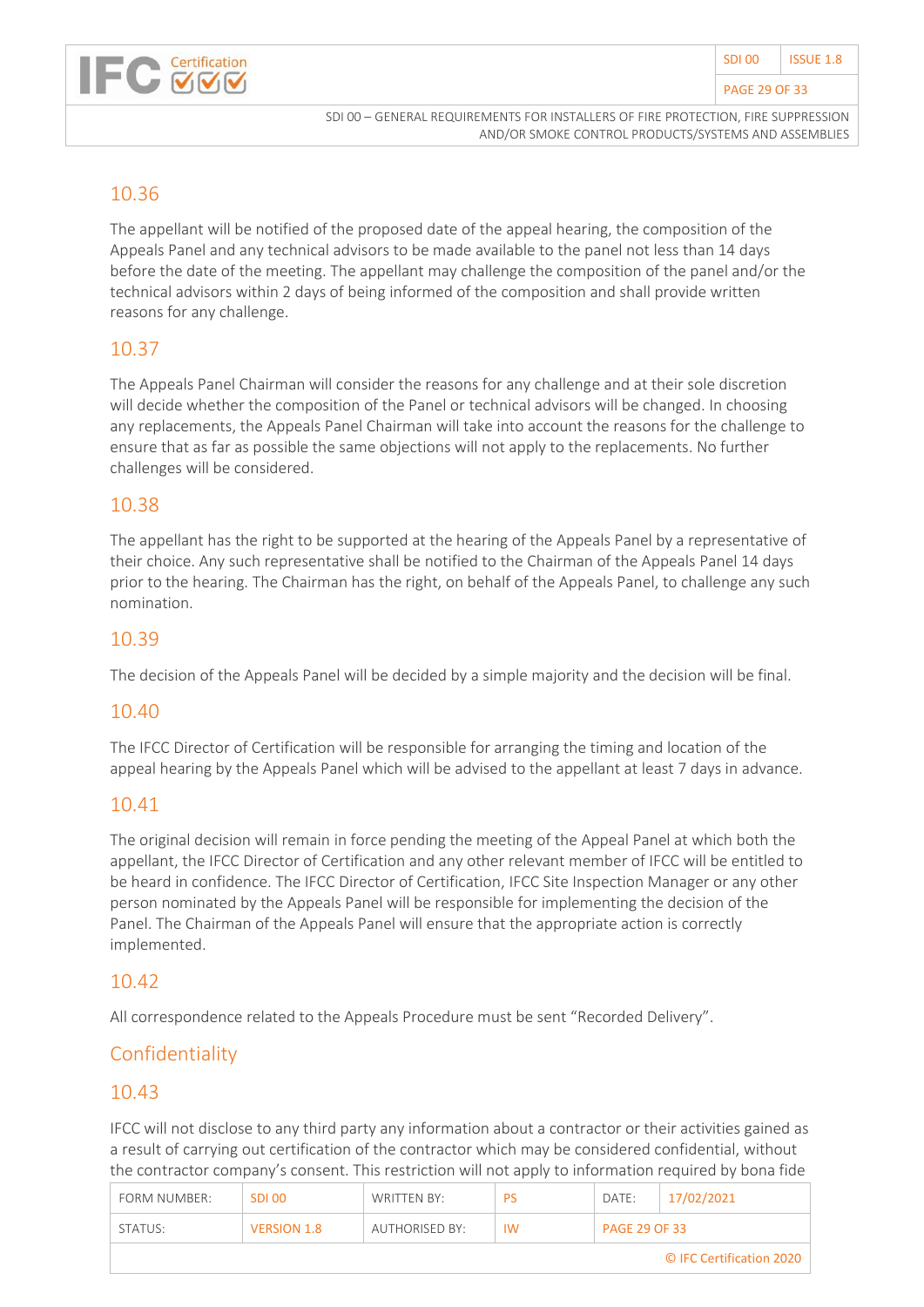

accreditation bodies such as UKAS in pursuance of accreditation of the scheme, provided that such information is given to such bodies on a confidential basis. Restrictions will not apply to information which is agreed by both IFCC and the company to be in the public domain and which would in such circumstance be available on request to any interested party.

#### Other Issues

#### 10.44

A certificated contractor shall indemnify IFCC against any financial losses that IFCC may incur as a result of the certificated company's failure to comply with these scheme requirements. IFCC will maintain insurance cover against liability claims made against it and which may arise from operation of the scheme. The level of cover will be determined by IFCC to be reasonable in respect of its potential liabilities bearing in mind those prevailing within the certification industry in general and proportional to the fee charged for "membership" of the scheme.

#### 10.45

The interpretation of these requirements and the terms of the insurance cover will be governed and construed in accordance with English Law and in the event of any dispute parties shall submit to the jurisdiction of the English Courts.

#### 10.46

Certificated contractors shall comply with the scheme requirements currently in force. These requirements may be revised from time to time at the discretion of IFCC. Such revisions will be notified in writing to certificated contractors with dates for implementation of the revisions.

#### 10.47

It must be clearly understood that a Certificated Professional Company (contractor) has a Professional Duty of Care to bring to the attention of any client, principle contractor, building owner/operator (for whom they are engaged in work) any works carried out by others which is known to be non-compliant with regulations. Should the Certificated Professional Company (contractor) not wish to confront their client with this information for "contractual reasons" such information may be brought to the attention of an IFCC Auditor / Inspector during a site visit so that the instance becomes documented in the visit report.

#### 10.48

Copyright of this document is held by IFCC. No part of this document may be reproduced in any form without the prior permission of IFCC in writing. Permission for applicants and certificated contractor companies to copy this document for internal use is automatically given upon receipt of application for certification. Such copies are uncontrolled, and it is the responsibility of the applicant or certificated contractor to ensure that this status is correctly identified on each copy.

| FORM NUMBER:             | SDI 00             | WRITTEN BY:           | PS        | DATE:                | 17/02/2021 |  |  |
|--------------------------|--------------------|-----------------------|-----------|----------------------|------------|--|--|
| STATUS:                  | <b>VERSION 1.8</b> | <b>AUTHORISED BY:</b> | <b>IW</b> | <b>PAGE 30 OF 33</b> |            |  |  |
| © IFC Certification 2020 |                    |                       |           |                      |            |  |  |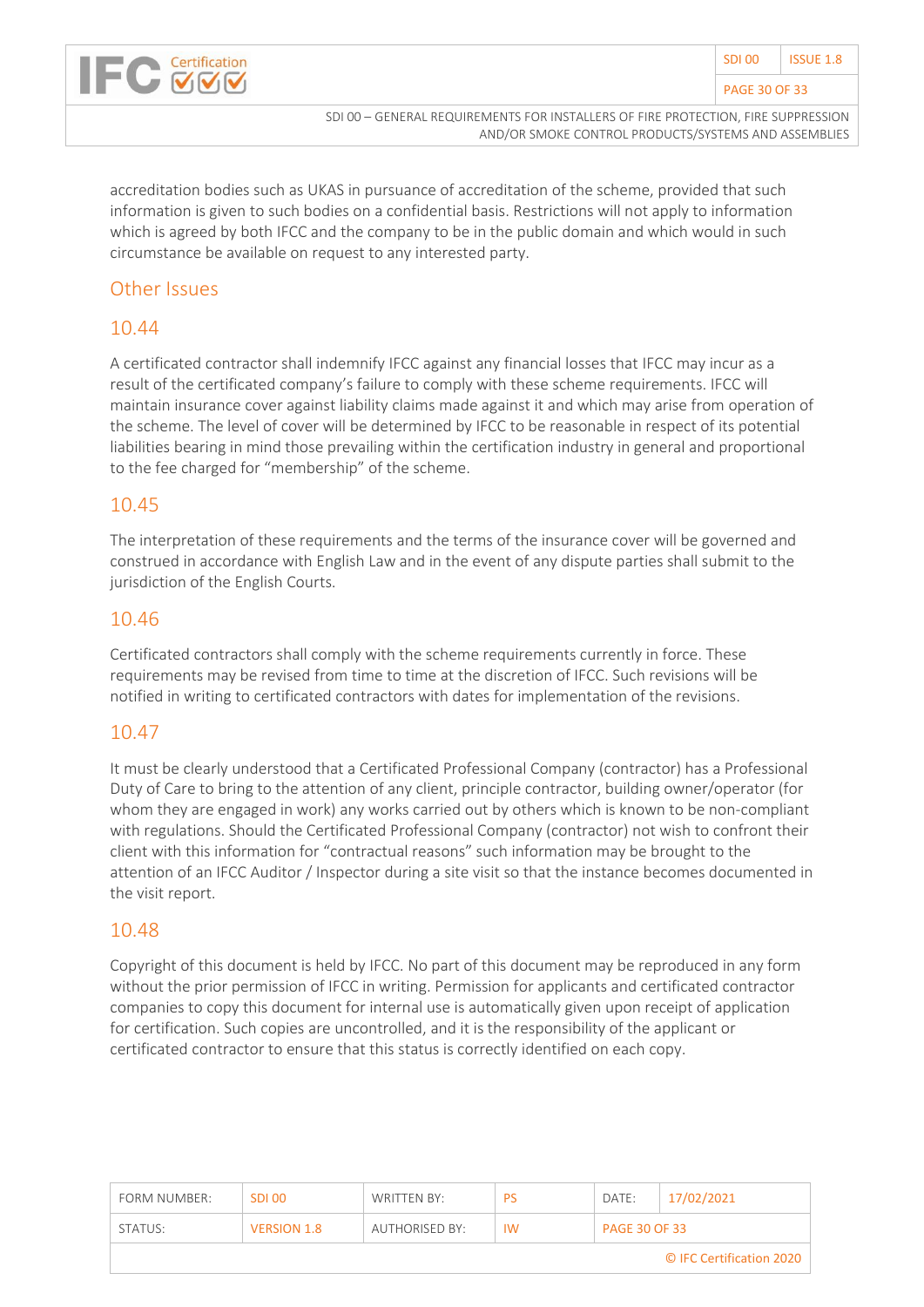

# <span id="page-30-0"></span>APPENDIX A CONDITIONS FOR THE USE OF THE IFC CERTIFICATION MARK BY A CERTIFICATED COMPANY

- 1.1 The IFCC Scheme certification mark ('the mark') is a registered certification mark and may be used by certificated companies (contractors). The mark is available from the IFCC office.
- 1.2 The mark shall only be used in its entirety and without amendment.
- 1.3 The mark shall only be used in relation to those services that are within the scope of certification granted by IFCC. The mark shall not be used in such a way that it implies certification of services or activities for which certification has not been awarded. The mark shall not be used in conjunction with any non-related activities, only those within the scope of certification.
- 1.4 The mark, when used in association with the National Accreditation Mark (the UKAS mark), may be used by certificated companies on their trade literature, on their letterheads and on any of their display or promotional material. A certificated company shall submit their proposals for use and depiction of the mark to IFCC for approval before.
- 1.5 The mark may also be used on vehicles, buildings and flags but NOT in association with the UKAS mark.
- 1.6 The mark, when used without the National Accreditation Mark (the UKAS mark), shall always be used in conjunction with the company's certification number placed centrally under the mark in the format referenced in 1.9 of Appendix A.
- 1.7 No company may use or depict the National Accreditation Mark (the UKAS mark) on any trade literature, on their letterheads and on any of their display or promotional material unless it is combined with the IFCC mark.
- 1.8 The mark shall be used at any size considered appropriate for the application and shall only be used to show the Contractor's involvement in fire protection / fire suppression / smoke control system installation. The relative proportions shall always be retained.
- 1.9 If the mark is used in association with the National Accreditation Mark (the UKAS mark) on stationery not larger than A4, the maximum height shall be 30mm and the minimum 20mm. However, in some circumstances, which are usually dictated by reason of space, the marks may be reduced in size provided they remain clearly legible. Full details of the use of the National Accreditation Mark (the UKAS mark) can be found in the document titled "The national accreditation logo and symbols: conditions for use by UKAS and UKAS accredited organisations", available here: [https://www.gov.uk/government/publications/national](https://www.gov.uk/government/publications/national-accreditation-logo-and-symbols-conditions-for-use)[accreditation-logo-and-symbols-conditions-for-use](https://www.gov.uk/government/publications/national-accreditation-logo-and-symbols-conditions-for-use)
- 1.10 The mark shall be printed in the colours as shown in the high- resolution image provided by IFCC. Alternatively, the mark may be produced in black.
- 1.11 The company shall, at the request of IFCC, cease to use the mark if IFCC deem the application inappropriate.

| FORM NUMBER:             | SDI 00             | WRITTEN BY:    | PS | DATE:                | 17/02/2021 |  |  |
|--------------------------|--------------------|----------------|----|----------------------|------------|--|--|
| STATUS:                  | <b>VERSION 1.8</b> | AUTHORISED BY: | IW | <b>PAGE 31 OF 33</b> |            |  |  |
| © IFC Certification 2020 |                    |                |    |                      |            |  |  |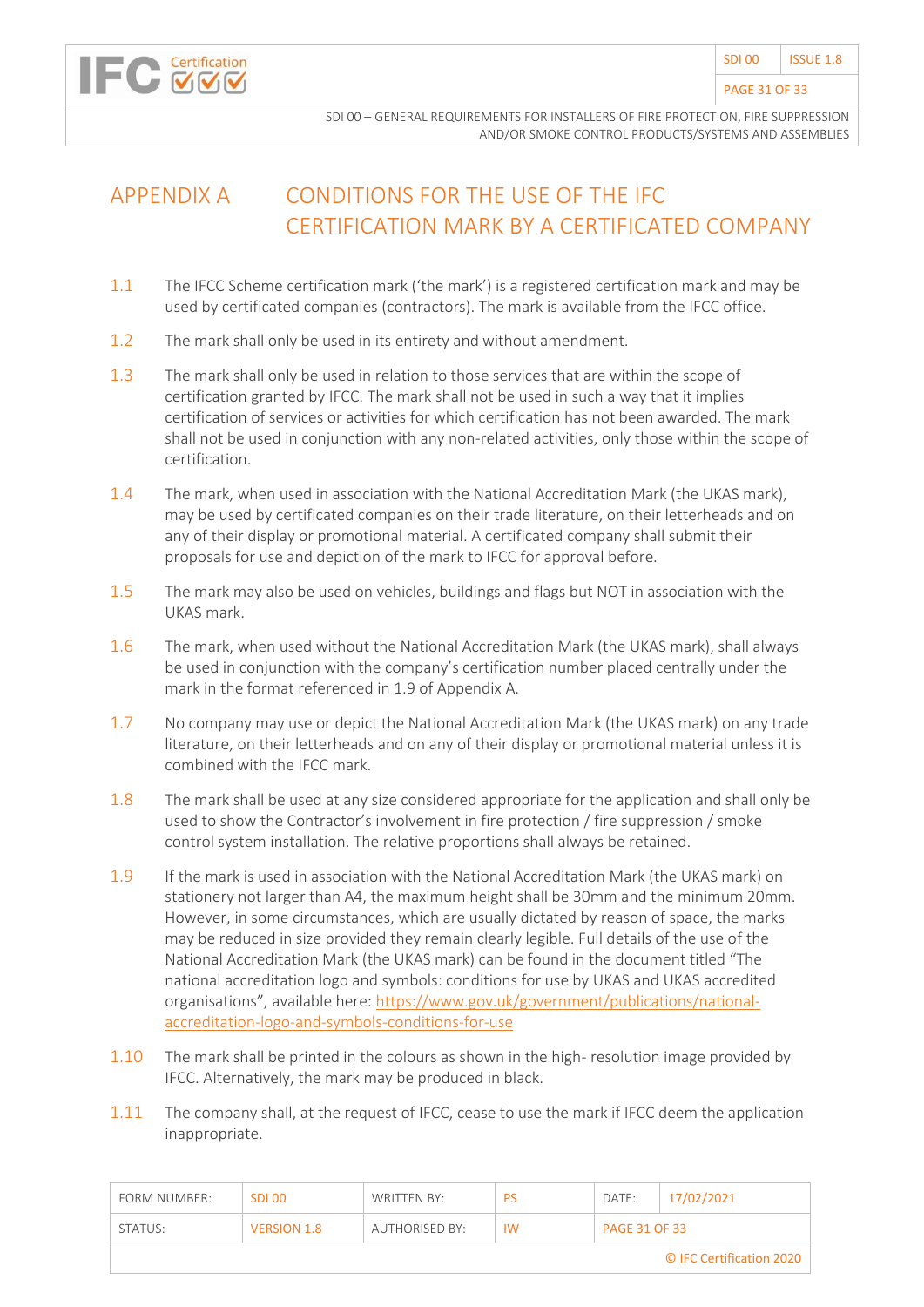- 1.12 A company shall, upon suspension of certification, immediately discontinue the issue of documents that display the mark or contain any reference to the IFCC SDI 00 Certification Scheme for Installers of Fire Protection / Fire Suppression / Smoke Control Systems.
- 1.13 A company shall, upon termination of certification, immediately cease distribution of all items on which the mark is displayed and shall remove it from any other form of display or promotional application.
- 1.14 Scheme certificates issued within the scope of UKAS accreditation will carry a combined IFCC Scheme (Company) and National Accreditation Mark (the UKAS mark).
- 1.15 It is a condition of use that the mark shall not be used in any printed advertisements or printed publicity matter directed primarily to the market in the United Kingdom and in the Isle of Man or in retail point of sale display cards distributed by the Registered Proprietor for use within the United Kingdom and in the Isle of Man without indicating that it is a certification mark.
- 1.16 Failure to comply with these requirements for the mark may result in withdrawal of certification and legal action under appropriate legislation.

#### CONDITIONS FOR THE USE OF THE SCHEME LOGO

- 1.17 The use of the logo, as shown above in the header of this page, may be used for any promotional purposes by certificated companies but only in relation to those services that are within the scope of certification. The logo shall not be used in such a way that it implies certification of services or activities for which certification has not been awarded.
- 1.18 Details of the colour and colour gradation of the logo may be obtained on request.
- 1.19 A company shall submit its proposals for the use of the logo to IFCC for approval.
- 1.20 Failure to comply with these requirements for the logo may result in withdrawal of certification and legal action under appropriate legislation.

| FORM NUMBER:             | SDI 00             | WRITTEN BY:    | PS        | DATE:                | 17/02/2021 |  |
|--------------------------|--------------------|----------------|-----------|----------------------|------------|--|
| STATUS:                  | <b>VERSION 1.8</b> | AUTHORISED BY: | <b>IW</b> | <b>PAGE 32 OF 33</b> |            |  |
| © IFC Certification 2020 |                    |                |           |                      |            |  |